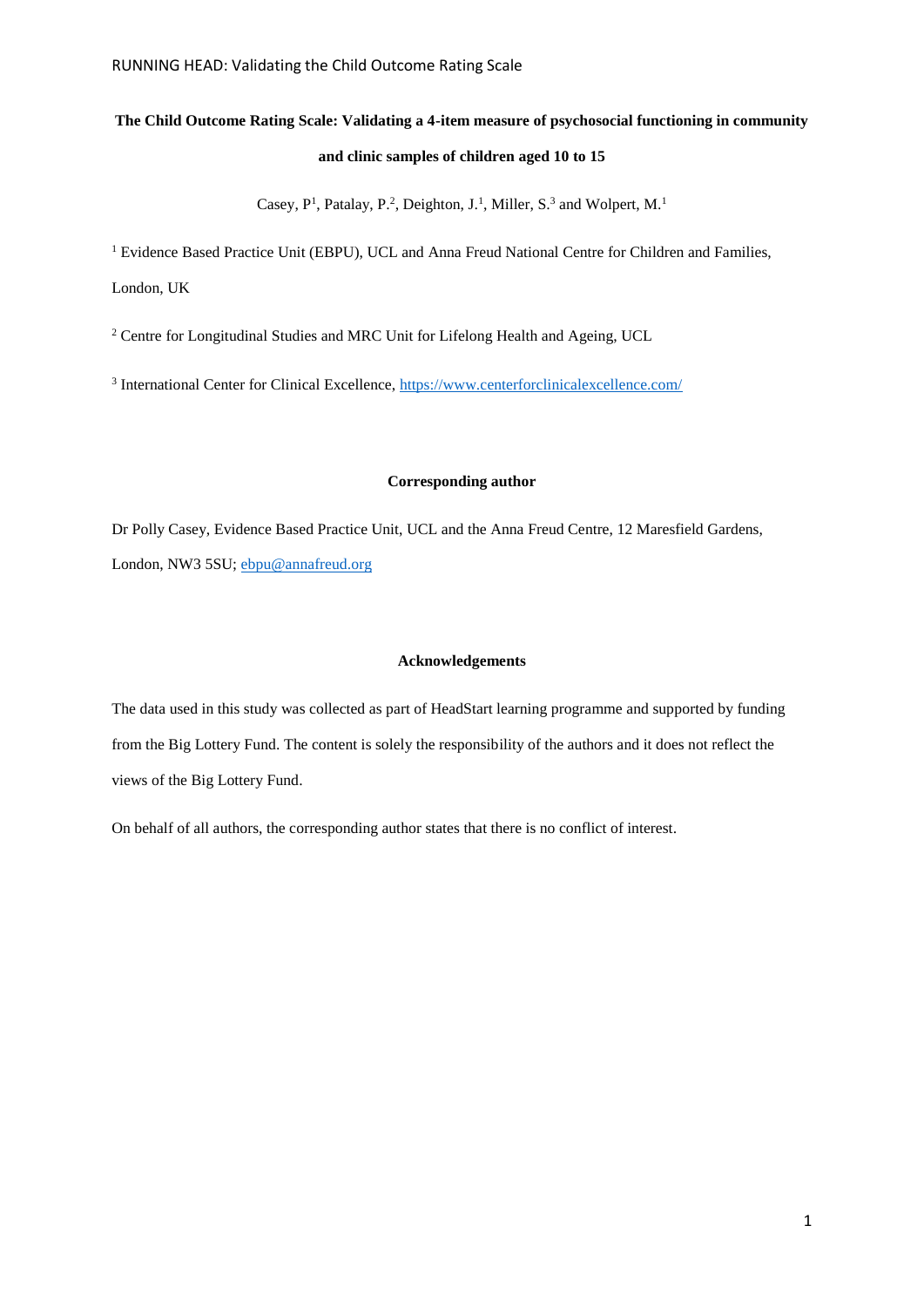#### **Abstract**

**Objective:** Psychosocial functioning is considered an important and valued outcome in relation to young people's mental health as a construct distinct from psychiatric symptomology, especially in the light of an increasing focus on transdiagnostic approaches. Yet, level of psychosocial functioning is rarely directly asked of young people themselves, despite now widespread recognition that the young person's perspective is valuable and often at odds with those of other reporters, such as parents or professionals. One possible reason for this is that the field lacks a clear agreed tool to capture this information in a non-burdensome way. To begin to address this gap, this paper describes psychometric analysis of the Child Outcome Rating Scale (CORS), a brief and highly accessible self-report measure of young people's psychosocial functioning already used extensively by mental health professionals around the world but with only limited data on psychometric robustness. **Method:** Using large community ( $n= 7822$ ) and clinic ( $n= 2604$ ) samples, we explore the factor structure, construct validity, internal consistency, differential item functioning, and sensitivity of the CORS. **Results:** We found that the CORS stands up to psychometric scrutiny, having found satisfactory levels of reliability, validity, and sensitivity in this sample. We also found that the CORS is suitable for use with young people as old as 15 years old. **Conclusion:** That the CORS has been found to be psychometrically robust while being highly feasible (brief, simple, easy to administer) for use in busy clinical settings, combined with the fact that the CORS has already been widely adopted by clinicians and young people, suggests CORS may be an important tool for international use.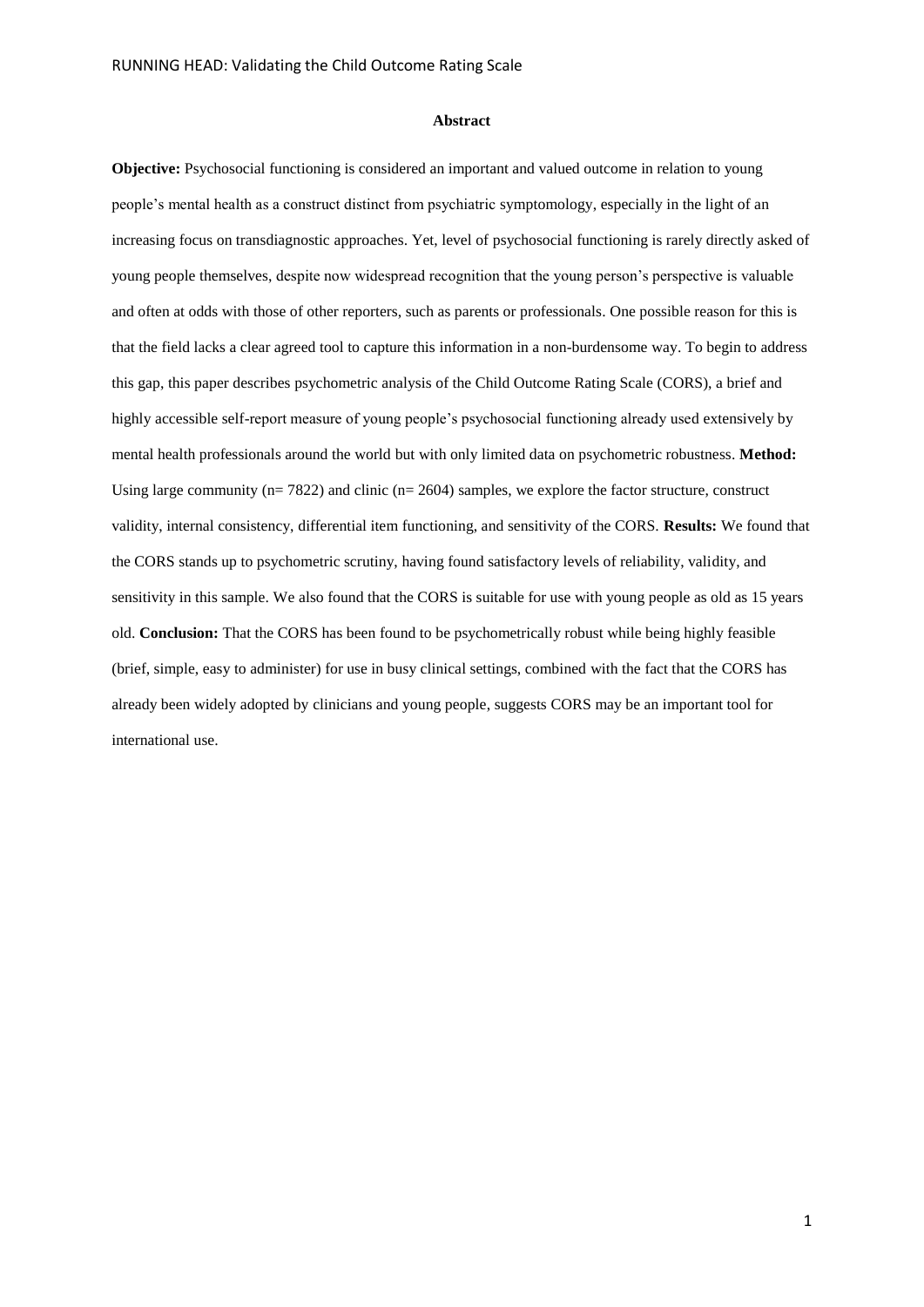#### **Introduction**

Children and young people's mental health is increasingly recognised as a global public health challenge (Deighton et al., 2018; Husky et al., 2018; Patel, Flisher, Hetrick, and McGorry, 2007). In the context of increasing numbers of young people in need of mental health support, it is vital that young people who are experiencing mental health problems and those who are seeking to help them have adequate tools with which to communicate or monitor the extent of difficulties, that do not place too great a burden on already over-stretched services. In addition, there is mounting interest in accurately measuring constructs such as psychosocial functioning for young people alongside psychiatric symptomology (Krause, Bear, Edbrooke-Childs, and Wolpert, in press; Sharpe et al., 2016). In this paper we seek to assess the psychometric robustness of a brief measure of young people's psychosocial functioning already widely used by mental health professionals around the world, the Child Outcome Rating Scale (CORS), but lacking extensive psychometric analysis to date. This paper presents the first independent large-scale analysis of this potentially universal tool.

Understanding psychosocial functioning among young people who may be experiencing mental health problems as a distinct construct is important. Psychosocial functioning steps away from psychiatric symptom severity and focus on specific mental health problems and is instead concerned with an individual's functional adaptation in everyday life (e.g. individual functioning, interpersonal (with friends or family) functioning, and functioning in the domains of school or work) regardless of a specific diagnosis category (Patalay et al., 2015). Joseph and Wood (2010), for example, have specifically called for greater consideration to measures of positive functioning, pointing out that psychiatry has for too long adhered to a narrow view of wellbeing as "the absence of distress and dysfunction" (p. 831). Conceptualising psychosocial functioning as distinct from psychopathology is particularly important with regard to child and adolescent mental health where recovery is often partial or out of reach (Costello, Foley, and Angold, 2006).

Two recent reviews have highlighted value placed by service users on outcomes beyond symptom reduction, emphasising psychosocial functioning as a key and valued indicator of improvement (Bradley, Murphy, Fugard, Nolas, and Law, 2013; Childs, Deighton, and Wolpert, 2013; Krause et al., 2018). A recent review by Krause and colleagues (2018) assessed the type of outcomes measured to assess treatment success in young people with adolescent depression, the specific measures used, and whose perspective was sought (clinician-, parent- or child-rated). Of interest was that functioning was the most commonly measured outcome after depressive symptoms (measured in 52% of the studies included), but this was almost always from the perspective of the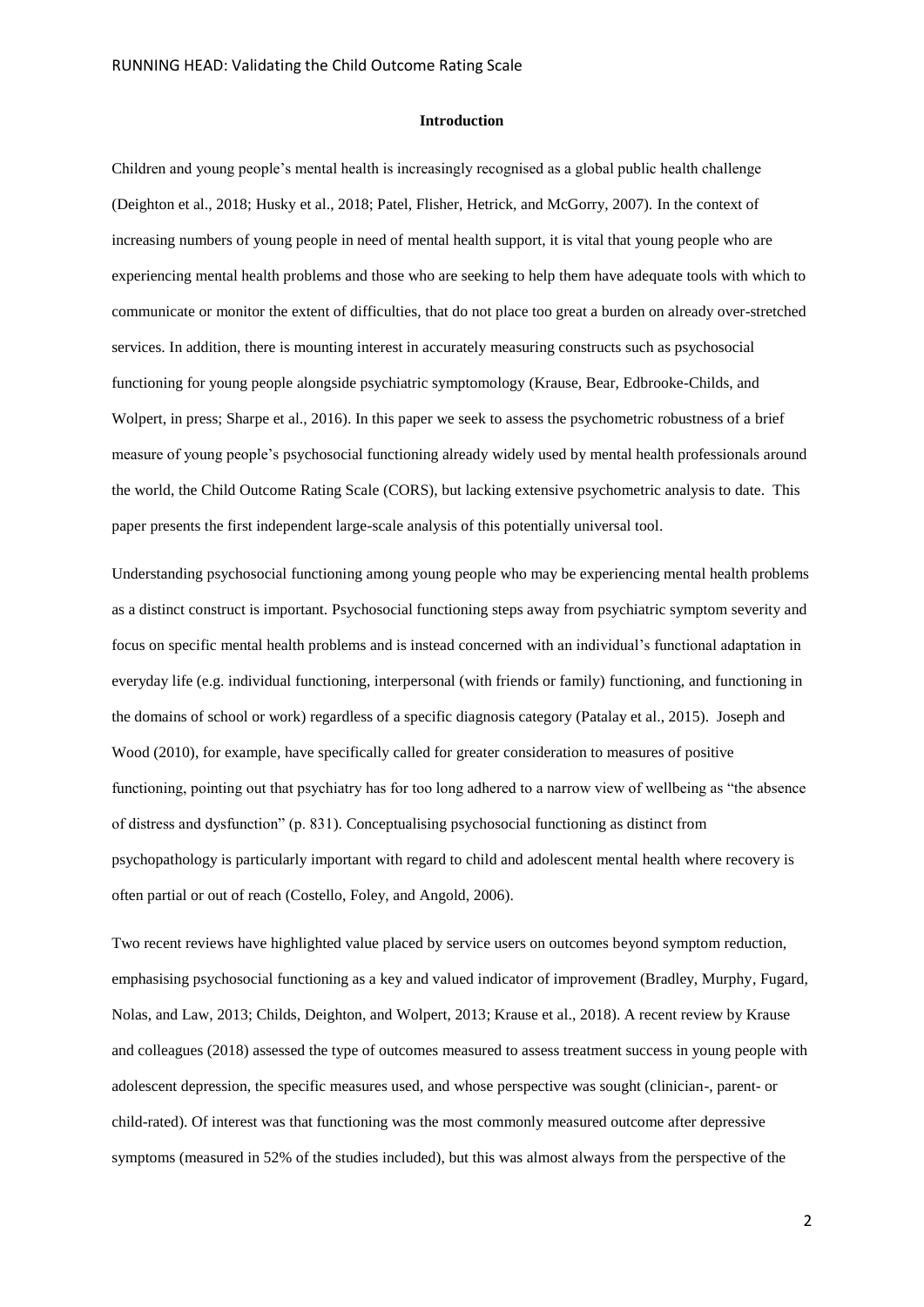clinician with only 6% of these studies including a measure of child-reported functioning. It would seem, then, that improved psychosocial functioning is an outcome valued by all concerned but it is seldom asked of young people themselves.

The importance of acquiring the perspectives of both the young person and their parent/carer however, is reinforced by the common finding that reports from parents and children tend to correlate quite poorly with one another (Achenbach, McConaughy and Howell, 1987; Cleridou, Patalay, and Martin, 2017; Sourander, Helstela and Helenius, 1999). Professional guidelines recommend that service outcomes should be sought from the perspective of the service users themselves (UK Department for Health, 2004), as well as their parents and carers (Batty et al., 2013).

The challenge is to offer young people a non-burdensome tool to communicate their level of psychosocial functioning. A measurement tool that is complicated and long is unlikely to taken up and routinely used in mental health settings, nor considered acceptable by young service users. However, increasing feasibility may compromise other psychometric properties. In the present paper, we explore whether the CORS is satisfactorily valid and reliable while at the same time being highly feasible.

The CORS is a brief, child-report measure of psychosocial functioning originally intended for young people aged 6-12 years, developed and only validated in the United States (US) to date (Duncan et al., 2006). Respondents answer the four questions using a visual analogue scale (VAS). While some researchers have highlighted problems with VASs in terms of young respondents' tendency to stick with the anchors of the scale (Pantell and Lewis, 1987), such scales are popular with some because of their ease of administration, while demonstrating reliability and validity comparable to Likert response scales (van Laerhoven, van der Zaag-Loonen and Derkx, 2004).

The CORS was adapted from the adult Outcomes Rating Scale (ORS; Miller, Duncan, Brown, Sparks, and Claud, 2003), and has been typically used as a tool in clinical practice to monitor progress and outcomes in psychological services. We are building on the preliminary work carried out by Duncan and colleagues, which provided initially promising results regarding the psychometric properties of the modified version of the measure for young people, but also had a number of limitations: 1) the sample available to the researchers was relatively small ( $n= 154$  in the non-clinical sample and  $n= 119$  in the clinical sample); 2) concurrent validity was not assessed in relation to the CORS, only the ORS.; 3) the approach to assessing the ability of the CORS to discriminate between the clinical and non-clinical sample was relatively unsophisticated (t-tests to compare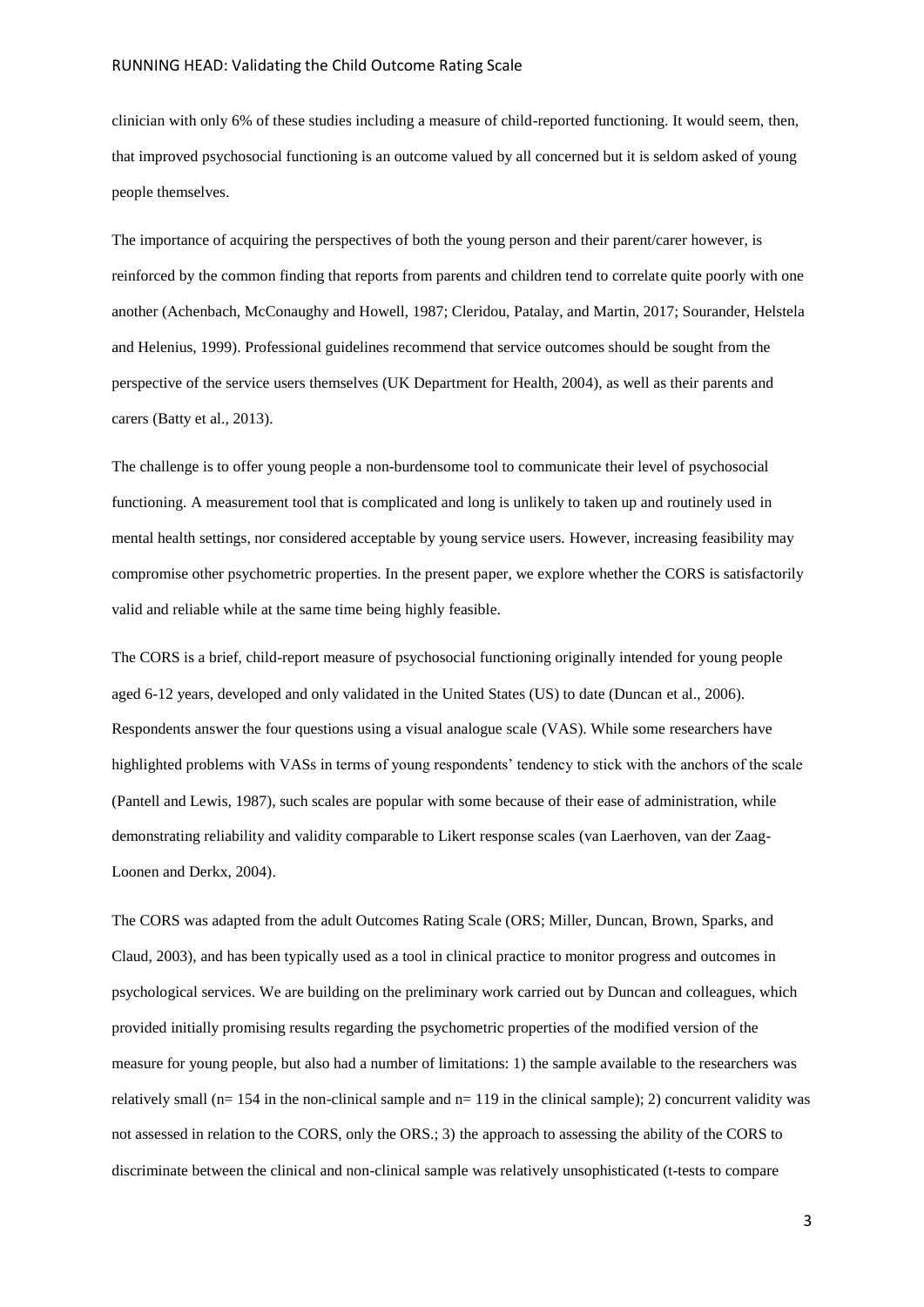mean baseline CORS scores from each sample); and 4) the researchers did not explore the possible presence of bias in items on the CORS according to different respondent subgroups (i.e. does the CORS measure the same latent construct (psychosocial functioning), in the same way, in different groups of respondents?). We attempt to address these shortcomings in the present paper, with UK community and clinic samples of children and adolescents.

The current study uses a large community (schools) sample (n=7822) to explore the factor structure, internal consistency, measurement invariance and structural invariance of the CORS. Using the entire age range of the available sample, we look into whether the CORS is also suitable for use with young people up to the age of 15 years (i.e. beyond the original upper age limit of 12 years). We explore the construct validity of the CORS by examining associations with measures of mental health outcomes (emotional and behavioural difficulties), related factors such as quality of life and resilience and protective factors including perceived support at school, home and in the community. Finally, we also investigate the measure in a clinical sample  $(n=2604)$  in order to assess the ability of the CORS to discriminate between clinical and community samples.

### **Methods**

#### **Participants**

### *Community sample*

This sample was drawn from a pilot phase of a wider project (HeadStart, funded by the National Lottery Community Fund), which involved assessing mental health and psychosocial functioning in a school-based community sample comprising young people from 90 participating schools, in 12 areas in England during Spring 2016.

The total sample across the 90 schools included 7834 pupils. Of these, 7822 young people completed at least one CORS item and 7609 completed the full CORS. Of the 7609 57.5% were female (n= 4374) and the mean age was 12.82 years (SD= 1.13). 17.0% had an identified special educational need (SEN, includes those with and without a statement of SEN, n= 1278); 19.0% were eligible for free school meals (FSM, n= 1278); 72.8% were from a White ethnic background (n= 5440); and 19.0% of the respondents' first language was not English.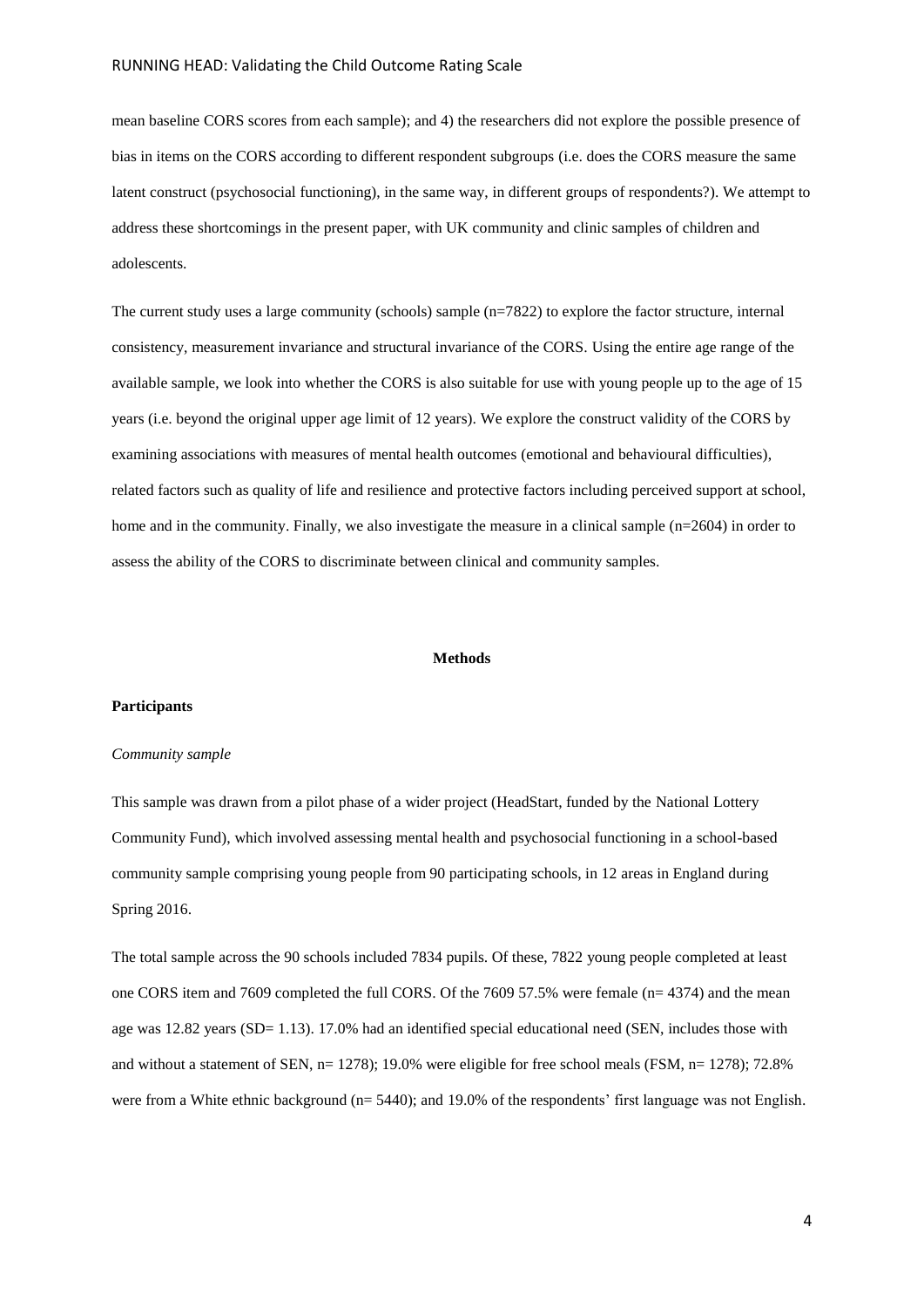As areas selected for HeadStart are those identified as high-need, the sample is not representative of the rest of the UK schools population<sup>1</sup>.

#### *Clinic sample*

This sample was drawn from data collected between 2011 and 2015 from 81 publicly funded child and young people's mental health services in the UK. These services were all providing routine care as part of NHS provision and taking part in a national service improvement initiative<sup>2</sup> to ensure services were evidence based and outcomes informed. Most young people had been referred to the service from primary health care  $(51\%)^3$ .

The sample included here comprised data from 2621 young service users, of whom 2604 completed the full CORS. We restricted the sample for this paper to young people aged 10 to 15 years-old, to be broadly in line with the available data in the community sample, which represented 60.94% of young people who provided CORS data at their first contact with the service. Of the 2604 young people in the clinic sample with full CORS data,  $63.29\%$  were female (n= 1648), the mean age was 12.97 years (SD= 1.68), and of the young people for whom there was available ethnicity data (84.91% of those with full CORS data, n= 2211) 50.96% were from a White ethnic background (n= 1327). Unfortunately we don't have information about SEN status, eligibility for FSM (or another index of SES) nor whether or not English was a first language for the clinic sample.

#### **Measures**

1

#### *Psychosocial functioning*

Psychosocial functioning was measured using the Child Outcome Rating Scale (CORS; Duncan et al., 2006), a four-item self-report measure for young people aged 6-12 years. Respondents answer questions about themselves (How am I doing?), family (How are things in my family?), school (How are things at school?), and their general sense of wellbeing/distress (How is everything going?). Responses are marked on a 10cm line, which has a happy face at the end on the right and an unhappy face at the end on the left. Respondents are asked

<sup>3</sup> The most common the most common presenting problems across services were family relationship difficulties (52%), depression/low mood (50%), and/or generalised anxiety (49%) (not mutually exclusive issues).

<sup>&</sup>lt;sup>1</sup> According to data from the January 2017 school census based on state-funded primary and secondary schools (Department for Education).

<sup>&</sup>lt;sup>2</sup> the Children and Young People's Improving Access to Psychological Therapies programme (CYP IAPT).

Percentages are based on the full CYP-IAPT dataset, reported by Wolpert et al., (2016;

https://www.corc.uk.net/media/1544/0505207\_corc-report\_for-web.pdf) and so a broad indication of presenting problems in the current sample.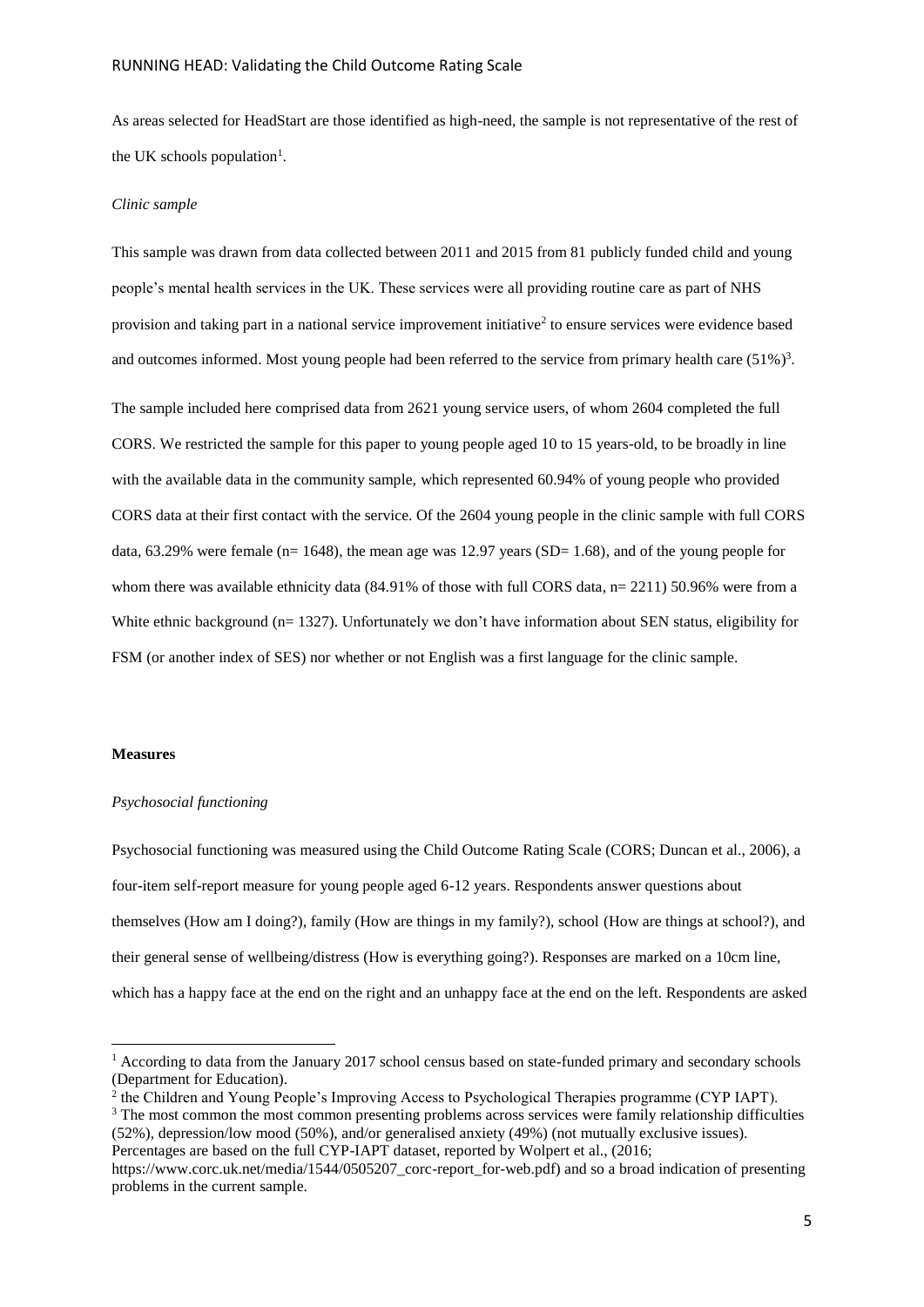to place a mark somewhere along the line that best represents how they are feeling. Total scores range from 0 to 40, with low scores representing poorer psychosocial functioning.

#### *Mental health difficulties*

Mental health difficulties were measured using the Me and My Feelings (MAMF; Deighton et al., 2013; Patalay, Deighton, Fonagy, Vostanis and Wolpert, 2014), a 16-item measure comprising two subscales; emotional and behavioural difficulties. Participants respond to short statements using a 3-point scale of 0 "never", 1 "sometimes" or 2 "always". Total scores on the emotional and behavioural subscales can range from 0-20 and 0- 12 respectively, with higher scores representing greater levels of difficulties. Internal consistency in the sample was good, with Cronbach's alphas of .83 for the emotional difficulties subscale, and .79 for the behavioural difficulties subscale.

#### *Health-related quality of life*

Health-related quality of life was measured using the EQ 5D-Y (Ravens-Sieberer et al., 2010), a 5-item measure on which respondents are asked to rate how they feel in relation to five dimensions: mobility ('walking about'), self-care ('looking after myself'), usual activities ('doing usual activities'), pain and discomfort ('having pain or discomfort') and anxiety and depression ('feeling worried, sad or unhappy'). Respondents answer questions about how they feel today, using a 3-point scale which equates to 1 "no problems", 2 "some problems", to 3 "a lot of problems". Total scores range from 5 to 15, with higher scores representing poorer quality of life. Internal consistency for this sample was adequate, with a Cronbach's alpha of .64.

### *Subjective current state of health*

Subjective current state of health is also measured using EQ 5D-Y (Ravens-Sieberer et al, 2010), using a single visual analogue scale which ranges from 0 "the worst health you can imagine" to 100 "the best health you can imagine". Respondents are asked to place a mark on a vertical line according to how they feel today. Higher scores represent better subjective health, however in the current study scores were reversed so that higher scores represent poorer subjective health.

### *Resilience*

Resilience (risk and protective factors) was measured using the Student Resilience Scale (SRS; Sun and Stewart, 2003; Lereya et al., 2016). The SRS is a 47-item measure comprising 12 subscales measuring respondents' perceptions of their individual characteristics as well as protective factors/sources of support in their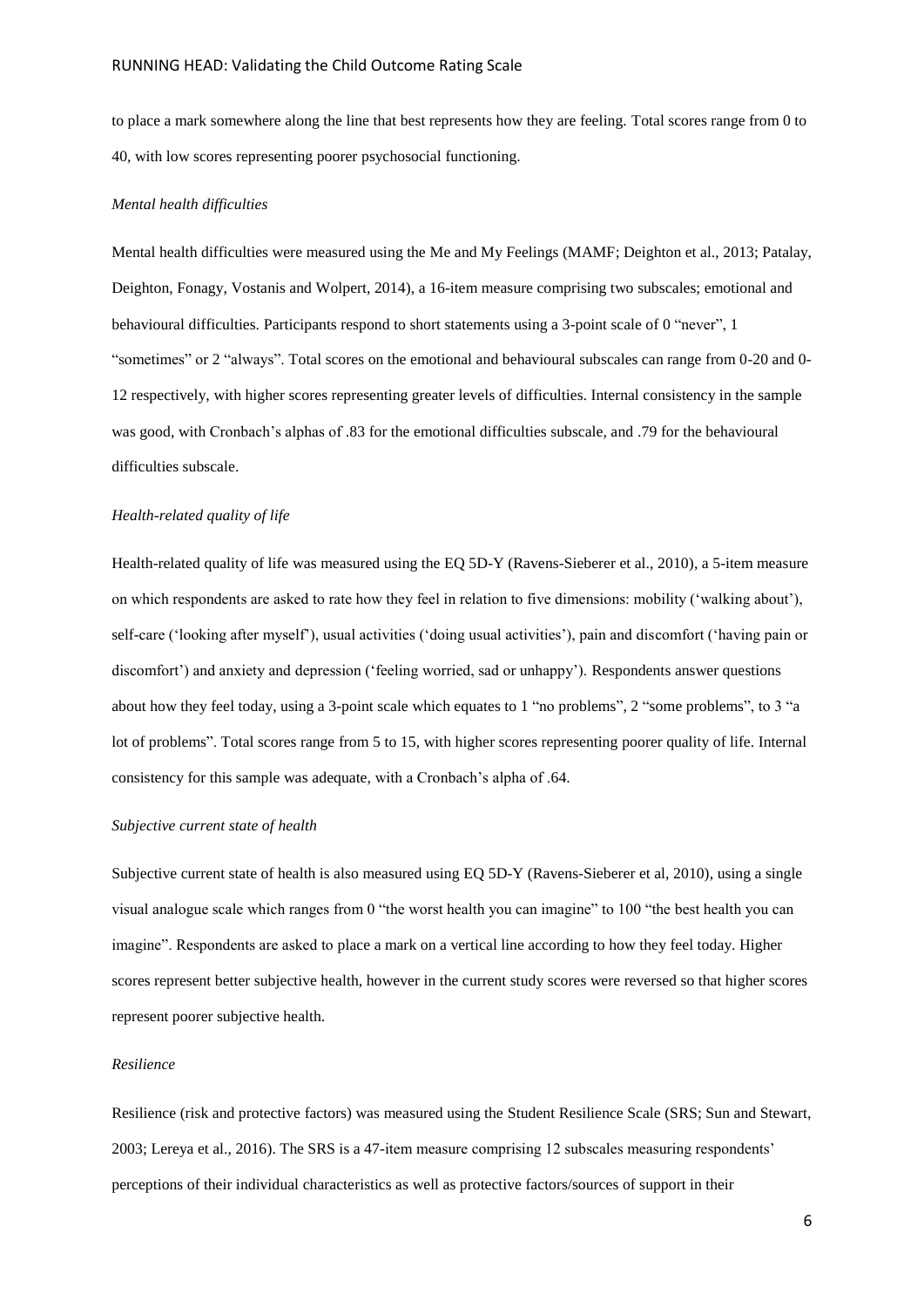environment. For the purpose of the wider project from which the current data are drawn (HeadStart), 10 of the 12 subscales have been used: family connection, school connection, community connection, participation in home and school life, participation in community life, self-esteem, empathy, problem solving, goals and aspirations and peer support. Respondents are asked to respondent to a series of statements (e.g. "When I need help, I find someone to talk to") on a five-point Likert scale of 1 "never" to 5 "always". Total scores vary according to each subscale, with high scores representing higher levels of personal qualities (e.g. self-esteem) or higher levels of external support. Internal consistency in this sample was good, with Cronbach's alpha ranging from .73 to .93.

# **Procedure**

Young people in the community sample completed the CORS as part of an online battery of questionnaires, in a teacher-facilitated lesson as part of their normal school day. Parental consent was obtained via the school prior to survey completion, and young people's assent was also obtained via an extra page at the beginning of the online survey (University College London ethics project ID: 1530/006). It was stressed to respondents that neither their teachers nor their parents would ever be shown their individual responses.

Young people in the clinic sample completed the CORS at their first contact with the service (assessment) as part of the services' routine outcome monitoring. With parental consent, data were then submitted quarterly to a central research team based at the Child Outcomes Research Consortium (CORC) according to the CYP IAPT data specification (CYP IAPT programme, 2013). Since these data were collected for the purpose of an audit no ethical permissions were required.

# **Analysis**

See Table 1. for completeness of CORS data for both the community and clinic sample, plus distribution of scores for individual CORS items and total CORS.

# *Factor structure*

We used a combination of exploratory factor analysis (EFA) and confirmatory factor analysis (CFA) to examine the strength of the one factor solution in the community sample. First the sample was split in half by

7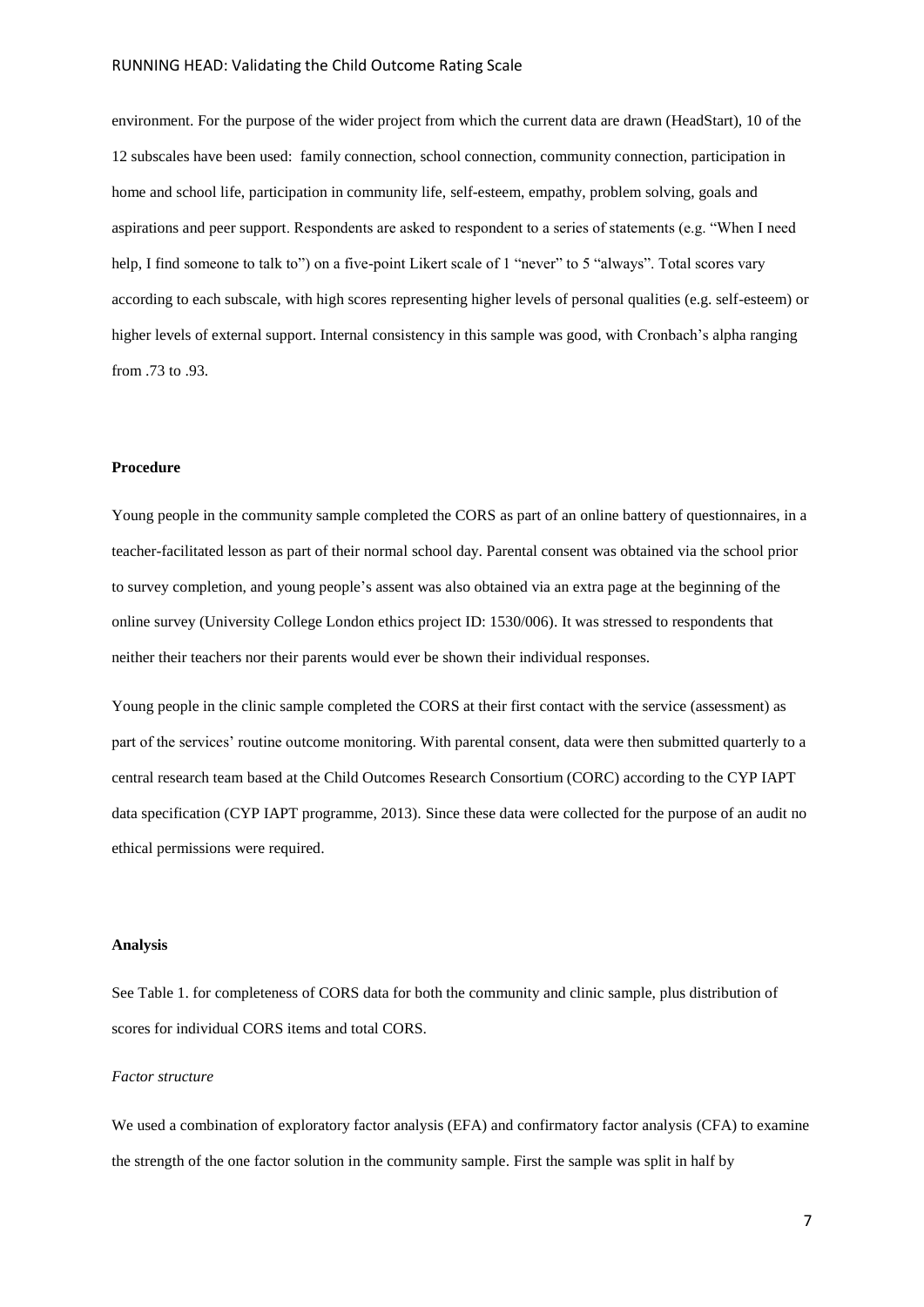randomising the order of observations and extracting 50% of them. This was to allow us to perform a splitsample model development and subsequent model cross-validation strategy (Cabrera-Nguyen, 2010). EFA was carried out on half of the sample with oblique rotation using Stata 15, a combination of identifying Eigenvalues over 1 and examination of the scree plot was used to determine the number of factors to extract. The resulting solution was tested using multi-level CFA (accounting for clustering by schools) on the other half of the sample using MPlus v7.11 (Muthén & Muthén, 1998-2015), the estimator used was weighted least square mean and variance adjusted (WLSMV). Because the chi-square test for model fit has been shown to be unreliable in large sample sizes (Cheung and Rensvold, 2002; Meade, Johnson and Braddy, 2008), model fit was also assessed using other goodness of fit indices (comparative fit index (CFI), Tucker-Lewis Index (TLI), Root mean square error of approximation (RMSEA) and standardized root mean square residual (SRMR)). The criteria used to assess model goodness of fit were a CFI value  $\geq 90$ , a TLI value  $\geq 95$ , a RMSEA value <.08, and an SRMR value <.08 (Hooper, Coughlan, and Mullen, 2008; Kline, 2005).

#### *Internal consistency*

Cronbach's  $\alpha$  and McDonald's  $\omega$  were calculated based on the community sample, using Stata 15 to assess the reliability of the measures. Reliability coefficient values of .70 and above were regarded as acceptable (Nunnally, 1978).

#### *Construct validity*

To assess the degree to which the CORS is effectively measuring psychosocial functioning, we examine the association between CORS scores, mental health outcomes and protective factors in the community sample. To do this, correlations were estimated between the CORS total score and scores on the MAMF, EQ 5D-Y, and SRS. We anticipate that the CORS will be associated negatively with symptoms of mental health disorders, and positively with measures that assess protective factors and quality of life.

#### *Measurement invariance*

Differential item functioning (DIF) was carried out on the community sample using structural equation modelling (SEM) in MPlus v7.11 (Muthén & Muthén, 1998-2015) to explore the presence of bias in items on the CORS according to different respondent subgroups. Or in other words, does the CORS measure the same latent construct (psychosocial functioning), in the same way, in different groups of respondents? DIF was tested in relation to five characteristics: (1) gender (male  $n = 3326$ ; female  $n = 4496$ ), (2) eligibility for free school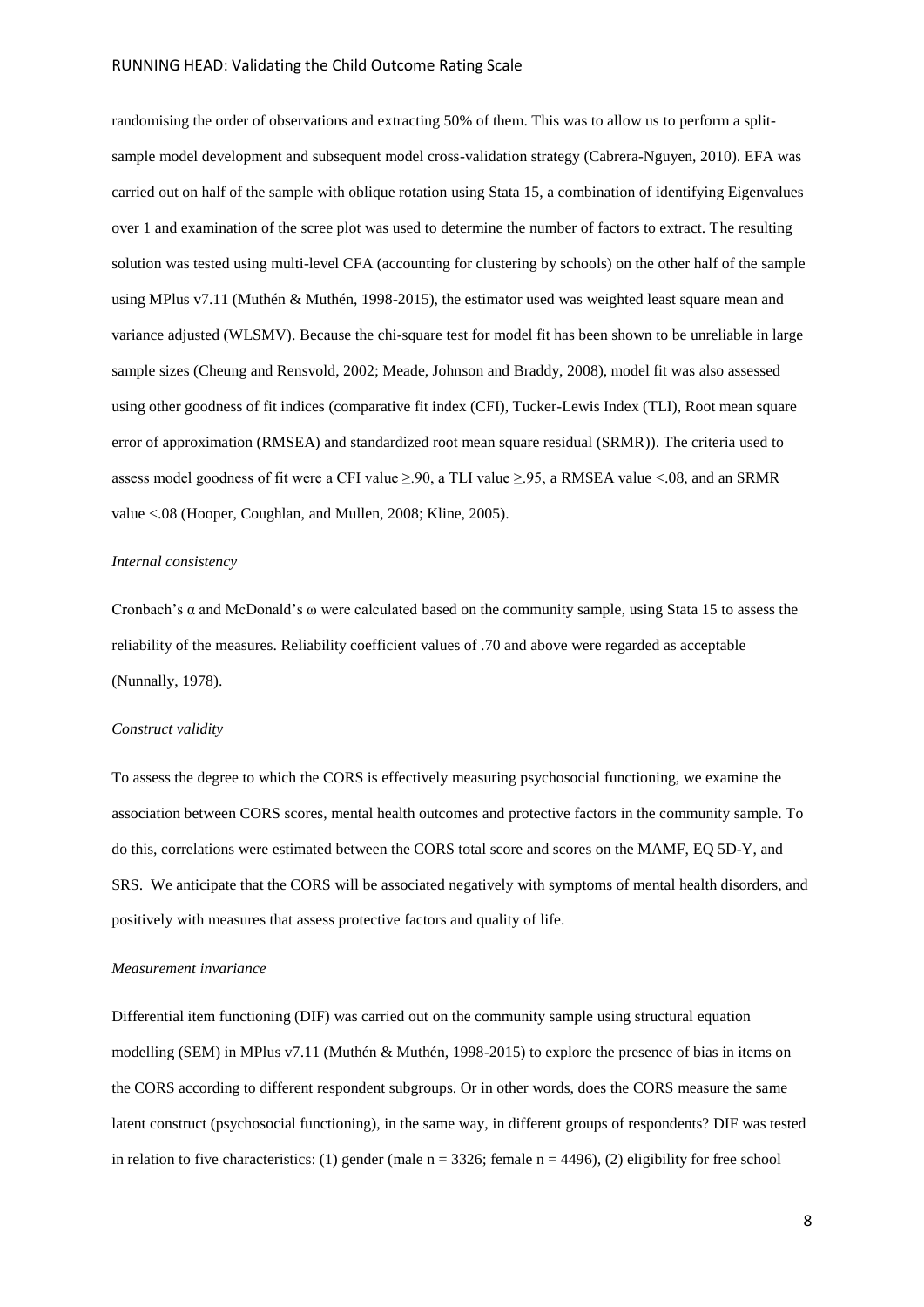meals as an indicator of deprivation (eligible for FSM  $n = 1489$ ; not eligible for FSM  $n = 6464$ ), (3) presence of special educational needs (young people with SEN  $n = 1328$ ; young people without SEN  $n = 6425$ ), (4) whether English is a first or additional language (English as first language  $n = 1979$ ; English as additional language  $n =$ 5843), and (5) age (10-12 years n= 4269; 13-15 years n= 3273) in order to assess whether this measure could also be used with young people beyond the originally specified age range (10-12 years).

For each of the five characteristics listed above, subgroups were tested for invariance first at the configural level then metric, scalar and residual levels if possible.

Robust maximum likelihood (MLR) estimation was used for all analyses because of non-normality in the CORS items (see Table 1); accordingly, nested model comparisons were conducted using a combination of the Satorra-Bentler scaled (mean-adjusted) chi-square test (Satorra and Bentler, 2010), changes in Bayesian information criterion (BIC) and assessment of fluctuation in model fit indices (CFI, RMSEA, and SRMR values). The reason for the combination of these three criteria to assess model fit is because the chi-square statistic is widely known to be unduly influenced by sample size- (Cheung and Rensvold, 2002; Kline, 2005; Meade et al., 2008). There is little consensus as to what constitutes a meaningful change when comparing fit indices of nested models. That said, when comparing nested models we operated by weighing up a combination of change criteria to decide on invariance including: a non-significant changes in chi-square value (bearing in mind the undue influence of sample size here), a change in CFI of -.01 (Cheung and Rensvold, 2002; Chen, 2007), a change in RMSEA of .015 (Chen, 2007), a change in SRMR of .030 (metric invariance) and .015 (scalar invariance; Chen, 2007) and a reduction in the BIC value (a lower value indicates a better trade-off between fit and complexity; there is no rule of thumb in change value because the values depend on actual dataset and the model).

To establish partial invariance, we first investigated the source of non-invariance by sequentially releasing (in a backward approach) item intercept constraints one by one and then retested the model against the metric invariance model until the change in model fit indices were acceptable (Putnick and Bornstein, 2016).

The sample size for the differential item functioning and measurement invariance varied according to the characteristic in question, as the completeness of the young people's characteristic data varied very slightly (sample size ranged from 7542 to 7609).

*Sensitivity*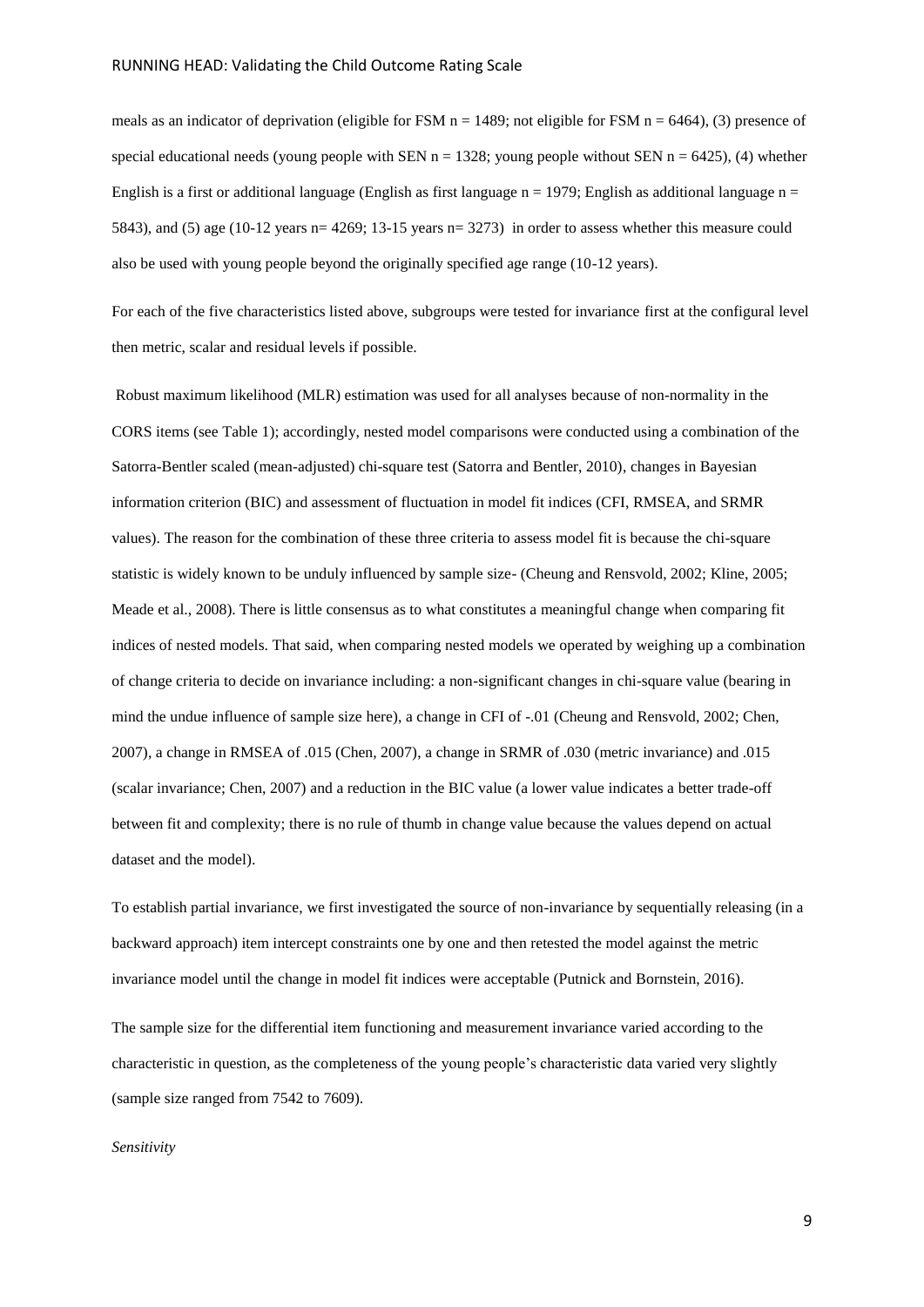To examine the ability of the CORS to distinguish between the community and clinical sample, Receiver Operating Characteristic (ROC) curve analysis was carried out on the data (from both the community and clinic samples). ROC curves test how well a measure can discriminate true positives and negatives, or between individuals with and without a certain health condition and those who don't. ROC analysis is also used to establish where the threshold between to two states should best lie, to balance sensitivity and specificity. Youden's index was used to establish the most appropriate threshold between clinical and non-clinical psychosocial functioning. ROC analysis was carried out using Stata 15, on data collected from the community and clinical samples described above.

#### **Results**

# **Factor structure**

EFA carried out on half of the sample  $(n= 3911)$  strongly suggested a one factor solution, in fact there was only one factor with an eigenvalue greater than 1 (eigenvalue= 2.60). Goodness of fit indices suggest that the one factor solution fits the data well (CFI= .99; TLI= .97; RMSEA= .08; SRMR= .02) based on widely agreed criteria (Hu and Bentler, 1999). An obliquely rotated solution of the factor produced a solution presented in Table 1, all factor loadings were greater than .60 and were significant at the p<.001 level.

Subsequent CFA on the second half of the sample (n= 3911) accounting for clustering by schools confirmed that a one factor solution fits the data well (CFI= .98; TLI= .96; RMSEA= .07; SRMR= .02). See Table 2 for factor loadings for both the EFA and CFA models.

#### **Internal consistency**

The internal consistency for overall CORS scale was good; Cronbach's α was 0.81 and McDonald's ω was 0.82  $(n = 7822)$ .

# **Construct validity**

Correlation analyses indicated a pattern whereby psychosocial functioning correlated negatively with indicators of mental health problems, and positively with young people's levels of resilience as measured using the various individual subscales of the SRS (i.e. low presence of external risk factors and high presence of protective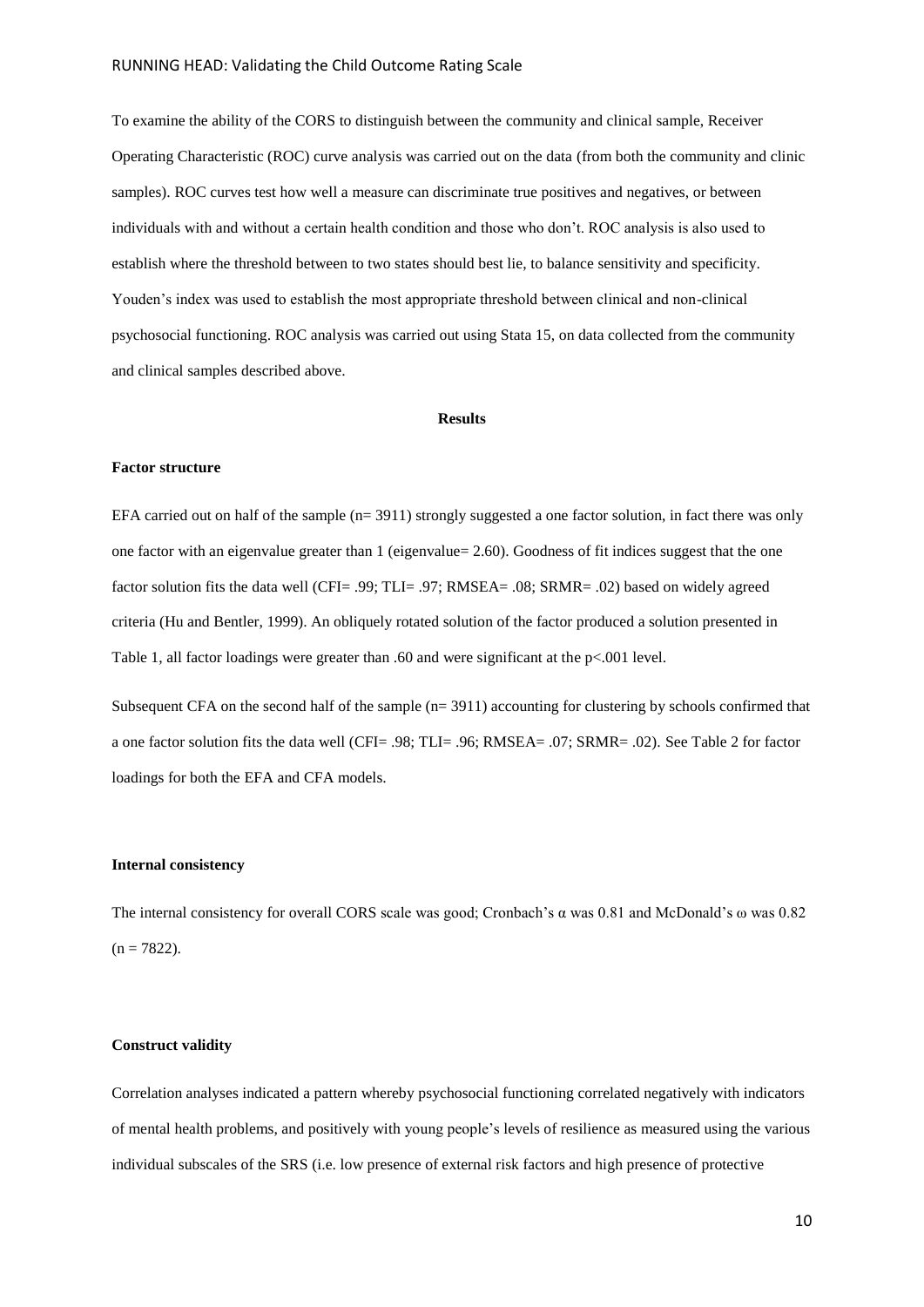factors). Moderate negative correlation was found particularly with emotional problems (r= .54), and positive correlation with self-esteem (r= .49). See Table 4.

### **Measurement invariance**

As summarised in Table 5., full or partial scalar invariance was established between subgroups for all five respondent characteristics tested here (gender, eligibility for free school meals, presence of SEN, and whether English is a first or additional language). Of these, full scalar invariance was established between respondents eligible and not eligible for FSM, and between those in the older and younger age groups (which in fact reached residual, or strict invariance). Analyses indicated that for gender and presence of SEN, the item preventing the model from reaching full scalar invariance was CORS item three, "How am I doing at school?". Female respondents and respondents without SEN were more likely to endorse this item positively. For DIF according to whether English is an additional or first language, the item preventing full scalar invariance was item 2 "How are things in my family?". Young people whose first language was not English were more likely to endorse this item positively. Once these item intercepts were allowed to be freely estimated in each subgroup, model fit indices indicated a good model fit. Fit indices for all final invariance models are presented in Table 6, path diagrams with final model parameters are shown in Figures 1-5, and comparisons of sequential nested models are presented in Tables 7-11.

Chi-square difference tests indicated that there was a significant decrease in model fit for DIF according to certain subgroups between the metric and scalar (or partial scalar) models. However, chi-square has a high tendency to always be significant, by a more conservative estimate such as BIC or other goodness of fit indices (e.g. SRMR or CFI), all comparisons indicate that the more constrained model fits the data well.

# Structural invariance

Once (partial) measurement invariance had been established, tests for structural invariance between subgroups in each of the respondent characteristics were carried out. SEM was used to determine whether latent factor means and variance were equivalent across subgroups.

Young people eligible and ineligible for FSM, in the older and younger age groups, and with and without SEN had equivalent amounts of individual differences (variance) in psychosocial functioning, see Tables 7-11 for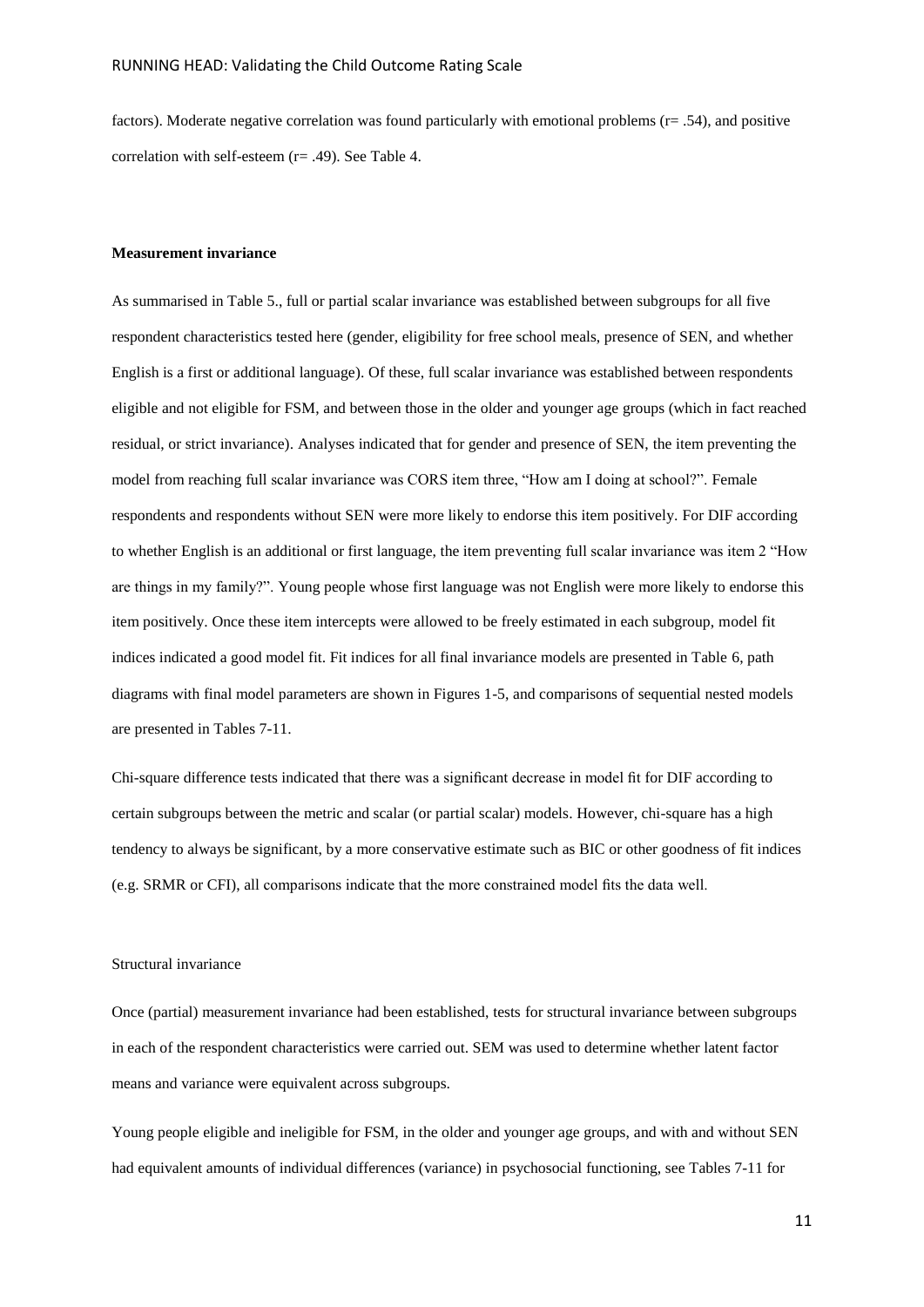details of fit indices. Analysis according to respondent gender and whether English is a first or second language on the other hand, indicated non-equivalence in variance between subgroups.

We then examined subgroup differences in the latent construct of psychosocial functioning for FSM, age group and SEN. After doing so, model fit indices indicated that levels of psychosocial functioning differ between young people eligible and ineligible for FSM, but not meaningfully so between those with and without SEN nor between those in the older and younger age groups.

#### **Sensitivity**

The ROC curve analysis indicated that the CORS is reasonably sensitive in detecting the presence or absence of mental health problems as defined as being in the clinic sample or community sample (with the caveat that there will be individuals in the community sample with substantial mental health difficulties). The area under the curve (AUC) statistic is .78 (SE= .01, CI(95%)= .76-.79). The most appropriate threshold between clinical and non-clinical psychosocial functioning was found to be a score of 28 (sensitivity = .73, specificity= .70). On average, young people in the community sample  $(M= 31.38, SD= 7.69)$  reported significantly higher total CORS scores ( $t= 48.28$ ,  $p<0.001$ ) than those in the clinic sample ( $M= 22.67$ , SD= 8.62).

Figures 6 and 7 show the ROC curve and distribution of total CORS scores for each sample respectively.

### **Discussion**

The current paper builds on preliminary validation work from US on the Child Outcome Rating Scale (CORS), a child self-report measure of psychosocial functioning now widely used internationally but without an extensive base of psychometric analysis. We built on the initial validation work by 1) using a considerably larger sample of children and adolescents; 2) including analysis of concurrent validity by examining the relationship between responses to the CORS and responses on measures of other domains related to mental health; 3) including a more sophisticated analysis to establish a clinical threshold, and; 4) exploring the possible presence of bias in items on the CORS according to different respondent subgroups.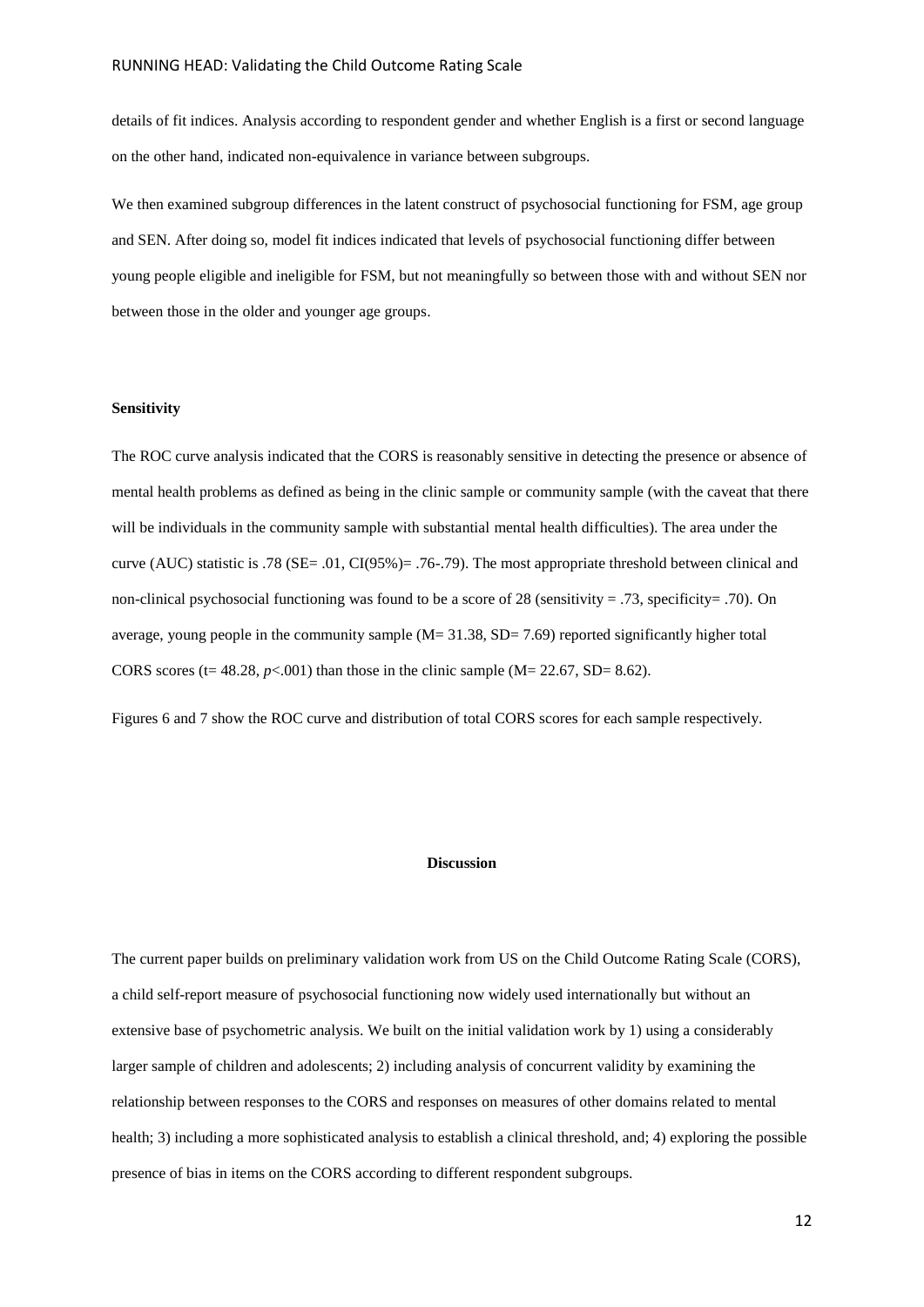Based on the current analysis it would seem that the CORS is a robust, brief measure of psychosocial functioning, suitable for completion by young people. Factor structure and high internal consistency confirm that the four items that comprise the CORS are reliably tapping into the same construct. The CORS correlates moderately with other domains related to young people's mental health and wellbeing, particularly their ratings of emotional difficulties, health-related quality of life and self-esteem. These associations reflect patterns identified in previous research, whereby functioning and wellbeing outcomes can be influenced by mental health (for example) but need not be dictated by it (Patalay and Fitzsimons, 2018).

Differential item functioning (DIF) was carried out to determine whether the underlying construct assessed by the CORS is conceptually similar when measured in different subgroups of young people (gender, eligibility for free school meals, presence of SEN, whether English is a first or additional language and age group). If not (if we detected bias in any of the items) then comparisons between different respondent subgroups (male and female respondents, for example) would not be meaningful. Broadly speaking the DIF analysis indicated that there is little bias in the CORS items that would make group comparison difficult. However, best practice would recommend that one should account for the slight invariance between subgroups using appropriate statistical methods (e.g. using factor scores rather than mean scores) if comparing CORS scores from different subgroups. That the overarching concept of psychosocial functioning as measured by these items appears to be understood in the same way according to younger and older respondents is of particular interest, and indicates that the CORS is acceptable for use with young people up to the age of 15 years (beyond the initial upper recommendation of 12 years). This makes it a valuable tool for longitudinal measurement of psychosocial functioning, and limits the need to change measures between different age groups in a wider age range, making possible easily comparable research and outcome monitoring across these ages.

Based on the current analysis, scores of 28 and under are likely to indicate levels of psychosocial functioning typically found in clinical, help-seeking populations. This is slightly lower than the cut-off score of 32 recommended for the CORS in the original preliminary validation study by Duncan and colleagues (2006), but in line with that recommended for young people aged 13-17 completing the ORS (Miller et al., 2003). This is perhaps not surprising given that average age is 12.8 years in the community sample and 13.0 years in the clinic sample (ranging from 10-15 years), and so is more closely aligned with the age range of the ORS than the CORS (6-12 years). Based on this we would endorse the threshold of 28 originally recommended for young people aged 13-17 years, and tentatively suggest that clinicians continue to adhere to the threshold of 32 for young people aged 6-12 until more data is available to confirm this too. We also advise that thresholds are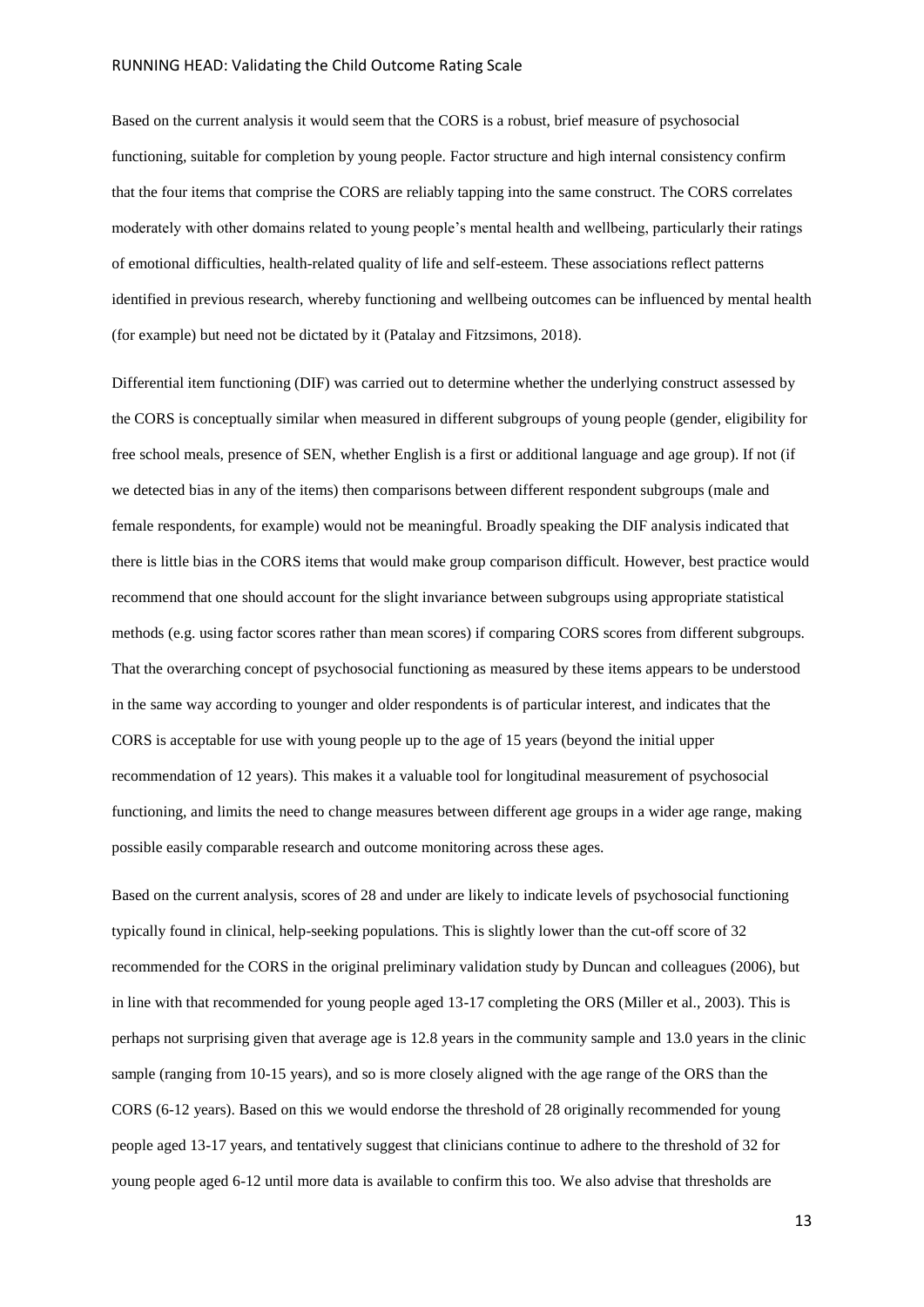established in populations with specific diagnoses, so that expected levels of psychosocial functioning more accurately reflect optimal outcomes.

This analysis comes at an important time when prevalence rates of mental health problems in young people are rising globally (Husky et al., 2018; Patel, Flisher, Hetrick, and McGorry, 2007), and there is increasing emphasis on measuring outcomes beyond psychopathology such as psychosocial functioning (Bradley et al., 2013; Leamy, Bird, Le Boutillier, Williams and Slade, 2011). This is especially so with regard to young people where mental health problems and associated symptoms tend to be enduring (Costello, Foley, and Angold, 2006). Most importantly, there is recognition that young people's perspectives on their own mental health are to be valued and steps taken to ensure they are captured and taken into account (Deighton et al., 2014). Government guidelines from the UK and US (among others) firmly advocate that service outcomes should be sought from the perspective of the young service users themselves (UK Department for Health, 2004).

The CORS itself is already in widespread use around the world in clinical settings, and further psychometric analysis is overdue to provide professionals with the reassurance that the measure is valid and reliable. In the UK for example, the government has already invested money to make the CORS freely available to those working in the field. This makes this analysis extremely timely.

Besides psychometric robustness, that the CORS is just four items long should make this measure feasible and particularly attractive to busy clinical services. In judging the feasibility of a given measure, Slade et al. (1999) recommend assessment according to six criteria: brevity, simplicity, relevance (to young services users and clinical staff), acceptability (to young services users and clinical staff), availability, and value. It is our opinion that the CORS meets the criteria for feasibility as well as for psychometric acceptability.

Limitations to the current paper include the following: First, the CORS has been created for use with young people aged 6-to-12 years-old and the sample included here ranges in age from 10 to 15 years across both the community and clinical samples. In this paper we do not re-test the lower limit of the CORS age range, but seek to extend the upper age range. Second, while the current analysis can provide reassurance with regard to the robustness of the CORS as a static measure of psychosocial functioning, it does not allow any comment on the suitability of the CORS as a measure to track young people's progress over time or in response to clinical intervention.

Further limitations of this analysis concern the assessment of the sensitivity of the CORS to distinguish between clinical and non-clinical levels of psychosocial functioning. The 'non-clinical' or community sample is

14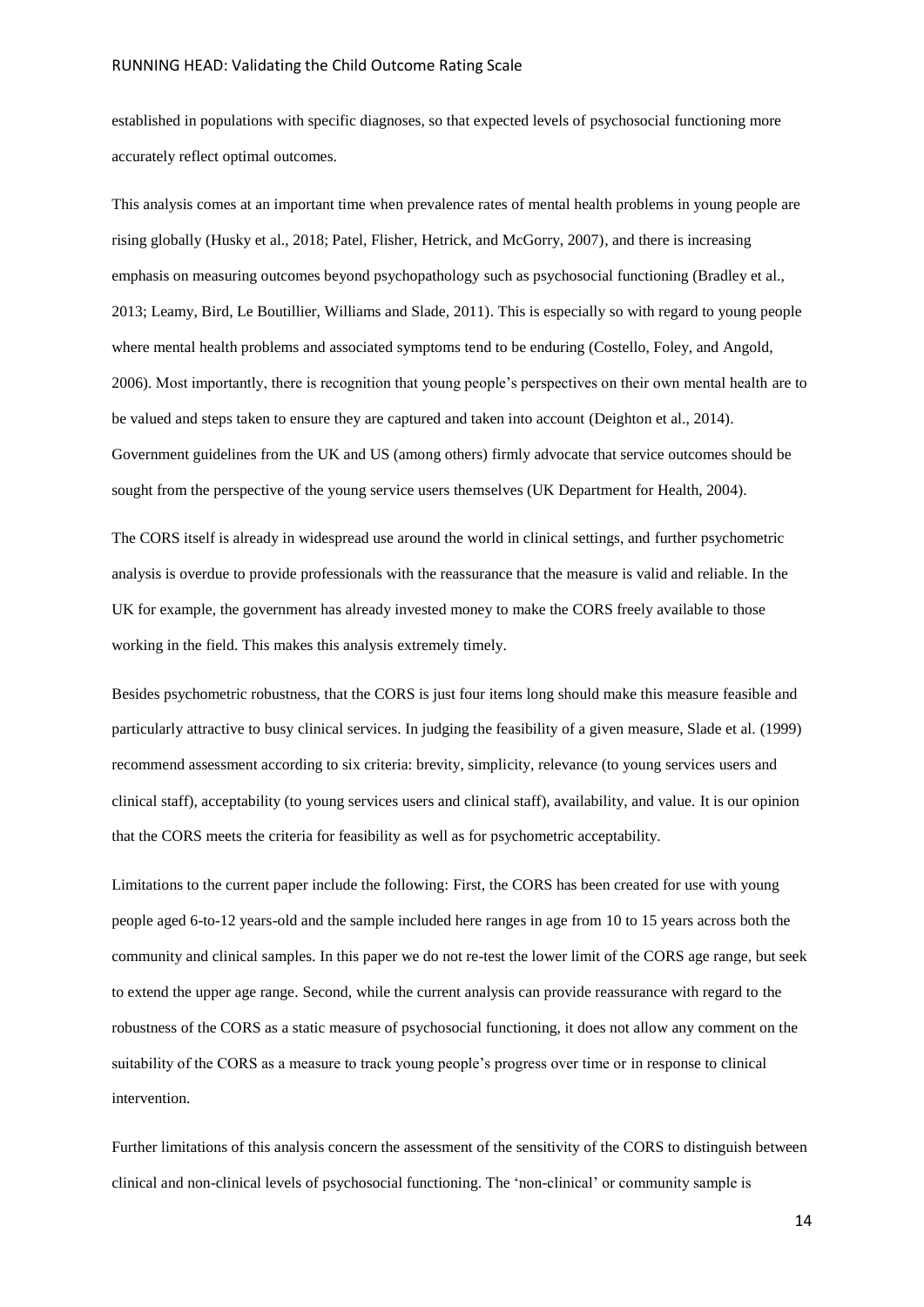imperfect in that it is likely that this sample, drawn from mainstream schools around the UK, also includes some clinical cases. It was not possible to obtain information about receipt of clinical intervention for this schools sample. Nonetheless, that this sensitivity analysis is in agreement with the original analysis for adolescents (a cut-off of 28; Miller et al., 2003) lends weight to this finding.

Despite these limitations, on the basis of our findings we feel that that the CORS has potential for use as a broad measure of psychosocial functioning, and as a rapid and free (in the UK) measure to consider progress and impact of services for young people seeking mental health support.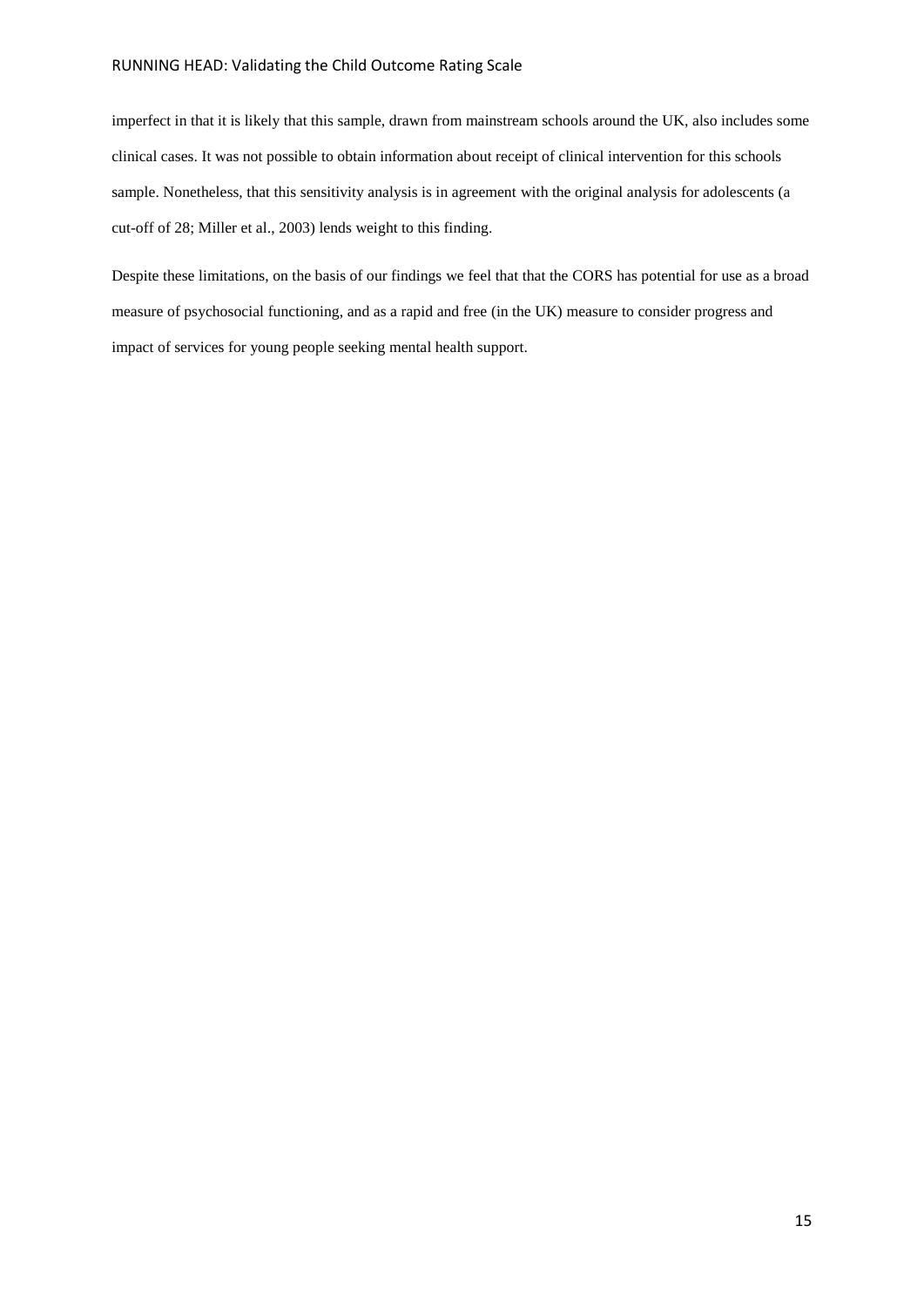#### **References**

Achenbach. T.M., McConaughy, S.H. & Howell, C.T. (1987). Child/adolescent behavioural and emotional problems: implications of cross-informant correlations for situational specificity. *Psychological Bulletin, 101, 213-232*.

Batty, M.J., Moldavsky, M., Foroushani, P.S., Pass, S., Marriott, M., Sayal, K. & Hollis, C. (2013). Implementing routine outcome measures in child and adolescent mental health services: from present to future practice. *Child and Adolescent Mental Health, 18(2), 82-87*.

Bradley, J., Murphy, S., Fugard, A.J.B., Nolas, S-M. and Law, D. (2013). What kinds of goals do children and young people set for themselves in therapy? Developing a goals framework using CORC data. *Clinical Child and Family Psychology Review,1(1), 8-18*.

Cabrera-Nguyen, P. (2010). Author Guidelines for Reporting Scale Development and Validation Results in the Journal of the Society for Social Work and Research. Journal of the Society for Social Work and Research *Journal of the Society for Social Work and Research, 1(2)*, 99-103.

Chen, F.F. (2007). Sensitivity of goodness of fit indexes to lack of measurement invariance. *Structural Equation Modelling, 14(3)*, 464-504.

Cheung, G.W. & Rensvold, R.B. (2002). Evaluating goodness-of-fit indexes for testing measurement invariance. *Structural Equation Modeling, 9(2), 233-255*.

Children and Young People's Improving Access to Psychological Therapies Programme. (2013). National curriculum for core, cognitive behavioural therapy, parenting training (3–10-year olds), systemic family practice, interpersonal psychotherapy for adolescents, supervision, and transformational service leadership. London: IAPT.

Childs J, Deighton J, Wolpert M. Defining and Measuring Mental Health and Wellbeing: A Response Mode Report Requested by the Department of Health for the Policy Research Unit in the Health of Children, Young People and Families. London; 2013. https://www.ucl.ac.uk/evidence-based-practice-unit/sites/evidence-basedpractice-unit/files/pub\_and\_resources\_project\_reports\_defining\_and\_measuring\_mental\_health.pdf.

Cleridou, K., Patalay, P. & Martin, P. (2017). Does parent–child agreement vary based on presenting problems? Results from a UK clinical sample. *Child and adolescent Psychiatry and Mental Health, 11, 22*.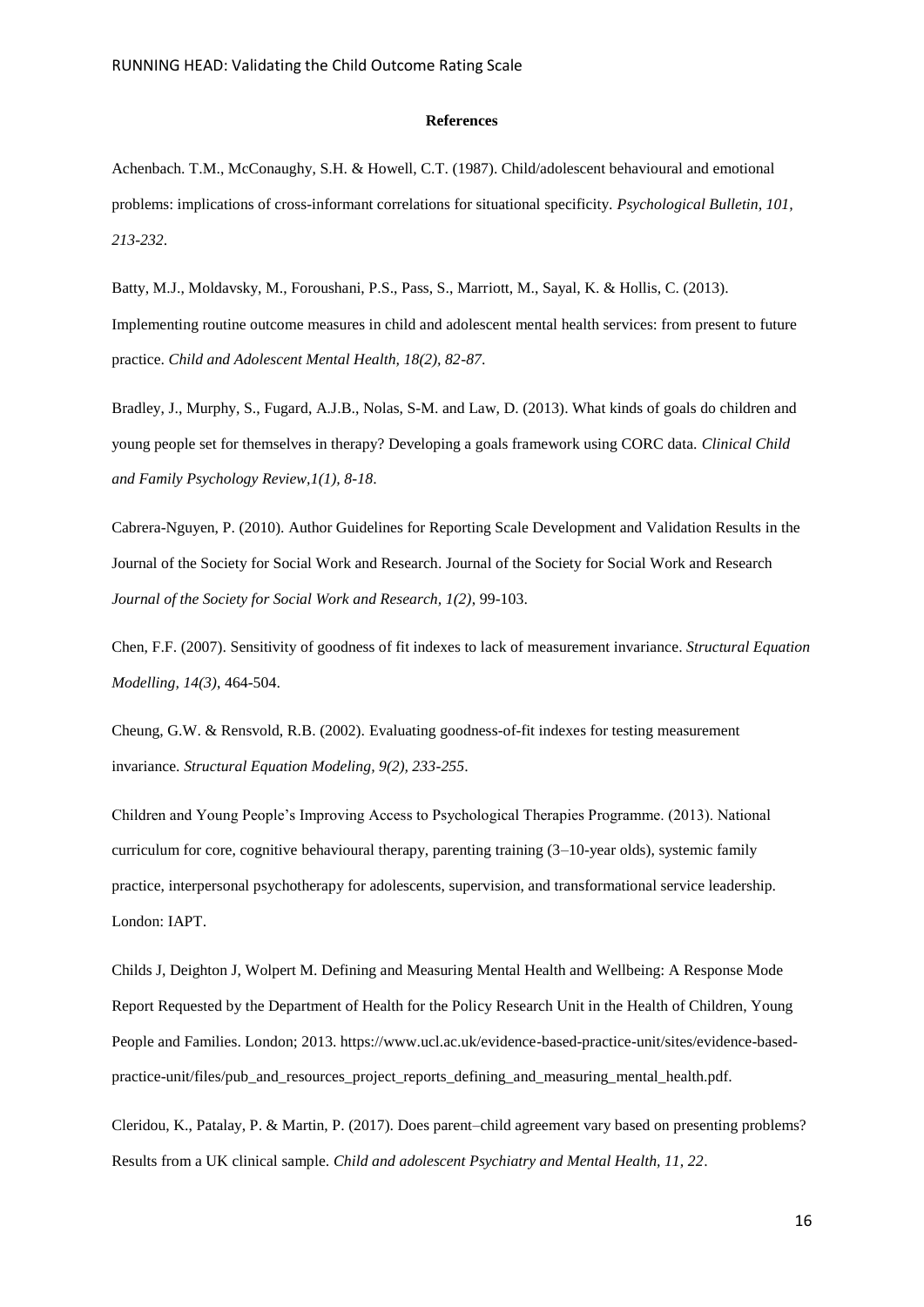Costello, E.J., Foley, D.L., & Angold, A. (2006). 10-year research update review: The epidemiology of child and adolescent psychiatric disorders: II. Developmental epidemiology. *Journal of the American Academy of Child and Adolescent Psychiatry, 45(1), 8–25*.

Day, C., Carey, M., & Surgenor, T. (2006). Children's key concerns: Piloting a qualitative approach to understanding their experience of mental health care. *Journal of Clinical Child Psychology and Psychiatry, 11 (1), 139-155.*

Deighton., J., Croudace, T., Fonagy, P., Brown, J., Patalya, P., & Wolpert, M. (2014). Measuring mental health and wellbeing outcomes for children and adolescents to inform practice and policy: A review of child self-report measures. *Child and Adolescent Psychiatry and Mental Health, 8, 14.*

Deighton, J., Lereya, T., Patalay, P., Casey, P., Humphrey, N. & Wolpert, W. (2018). *Mental health problems in young people, aged 11 to 14: Results from the first HeadStart annual survey of 30,000 children*. London: CAMHS Press.

Deighton, J., Tymms, P., Vostanis, P., Belsky, J., Fonagy, P., Brown, A., Martin, A., Patalay, P., Wolpert, M. (2013). The development of a school-based measure of child mental health. *Journal of Psychoeducational Assessment, 31, 247–57.*

Duncan, B.L., sparks, J.A., Miller, S.D., Bohanske, R.Y., & Claud, D.A. (2006). Giving Youth a Voice: A preliminary study of the reliability and validity of a brief outcome measure for children, adolescents, and caretakers. *Journal of Brief Therapy, 5(2), 71-88*.

Hooper, D., Coughlan, J. & Mullen, M.R. (2008). Structural equation modelling: Guidelines for determining model fit. *Electronic Journal on Business Research Methods, 6(1)*, 53-60.

Hu, L., & Bentler, P.M. (1999). Cutoff criteria for fit indexes in covariance structure analysis: Conventional criteria versus new alternatives. *Structural Equation Modeling: A Multidisciplinary Journal, 6(1), 1-55*.

Husky, M.M., Boyd, A., Bitfoi, A., Carta, M.G., Chan-Chee, C., Goelitz, D., Koç, C., Lesinskiene, S., Mihova, Z., Otten, R., Pez, O., Shojaei, T., Kovess-Masfety, V. (2018). Self-reported mental health in children ages 6– 12 years across eight European countries. *European Child & Adolescent Psychiatry, 27(6), 785-795*.

Joseph, S. & Wood, A. (2010). Assessment of positive functioning in clinical psychology: Theoretical and practical issues. *Clinical Psychology Review, 30, 830-838*.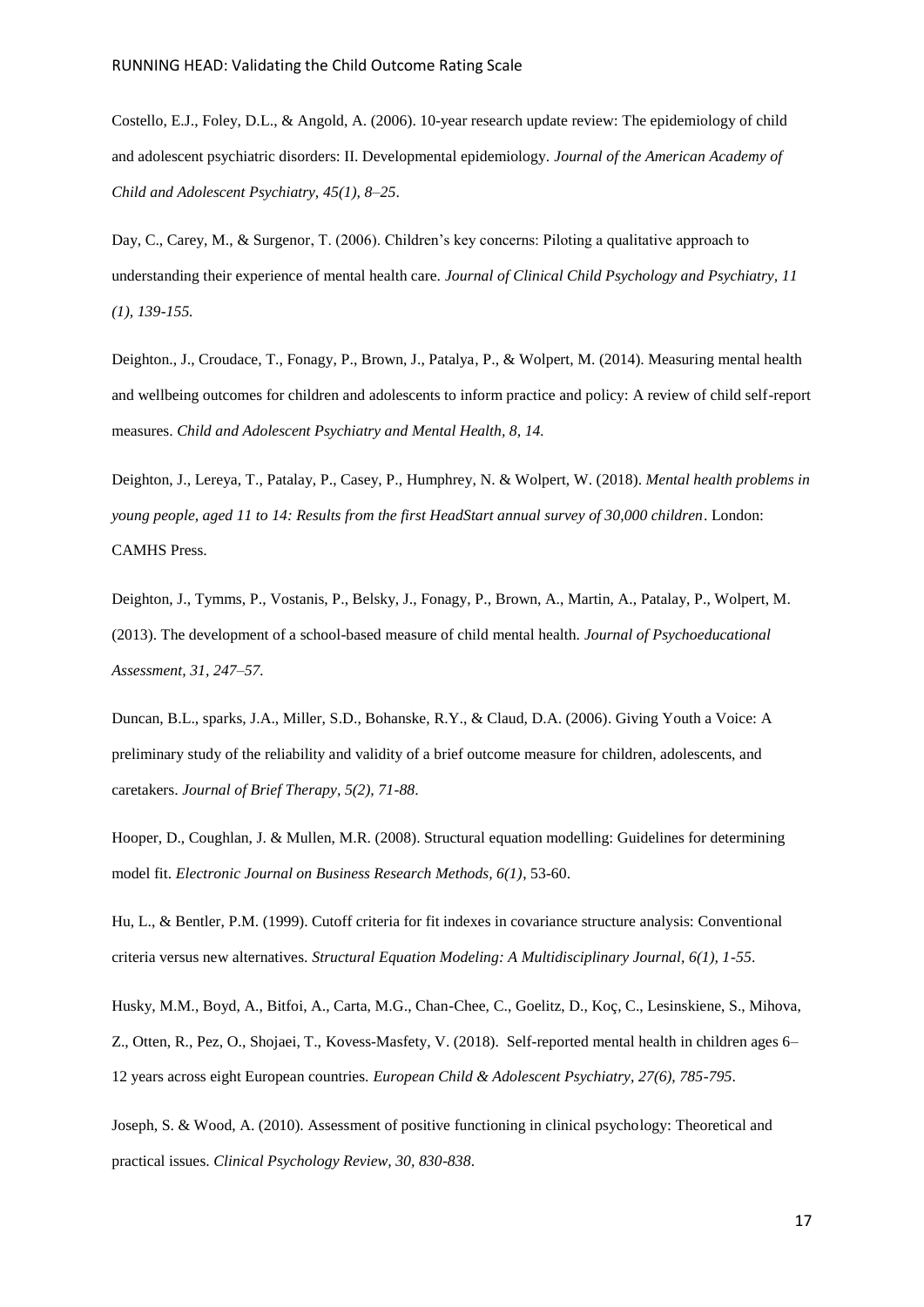Kline, R.B. (2005). *Principles and Practice of Structural Equation Modeling (2nd Edition)*. New York: Guilford Press

Krause, K. R., Bear, H. A., Edbrooke-Childs, J. and Wolpert, M. (2018). What Outcomes Count? A Review of Outcomes Measured for Adolescent Depression between 2007 and 2017. *Journal of the American Academy of Child and Adolescent Psychiatry*.

van Laerhoven, H., van der Zaag-Loonen, H.J. & Derkx, B.H.F. (2004). A comparison of Likert scale and visual analogue scales as response options in children's questionnaires. *Acta Paediatrica, 93, 830-835*.

Leamy, M., Bird, V., Le Boutillier, C., Williams, J., & Slade, M. (2011). Conceptual framework for personal recovery in mental health: systematic review and narrative synthesis. *British Journal of Psychiatry, 199(6), 445- 452*.

Lereya, S.T., Humphrey, N., Patalay, P., Wolpert, M., Böhnke, J.R., Macdougall, A. & Deighton, J. (2016). The student resilience survey: Psychometric validation and associations with mental health. *Child and Adolescent Psychiatry and Mental Health, 10:44*.

Meade, A.W., Johnson, E.C. & Braddy, P.W. (2008). Power and sensitivity of alternative fit indices in tests of measurement invariance. *Journal of Applied Psychology, 93(3), 568-592*.

Miller, S. Duncan, B.L., Brown, J., Sparks, J.A., Claud, D.A. (2003). The Outcome Rating Scale: A preliminary study of the reliability, validity, and feasibility of a brief visual analog measure. *Journal of Brief Therapy, 2(2), 91-100.*

Muthén LK, Muthén BO. (1998-2015). *Mplus user's guide*. Seventh Edition. Los Angeles, CA: Muthén & Muthén.

Nunnally, J. C. (1978). *Psychometric theory*. New York, NY: McGrawHill

Pantell, R.H. & Lewis, C.C. (1987). Measuring the impact of medical care on children. *Journal of Chronic Diseases, 40(1), 99–108*.

Patalay, P., Deighton, J., Fonagy, P., Vostanis, P., & Wolpert, M. (2014). Clinical validity of the Me and My School questionnaire: A. self-report mental health measure for children and adolescents. *Child and Adolescent Psychiatry and Mental Health*, 8:17.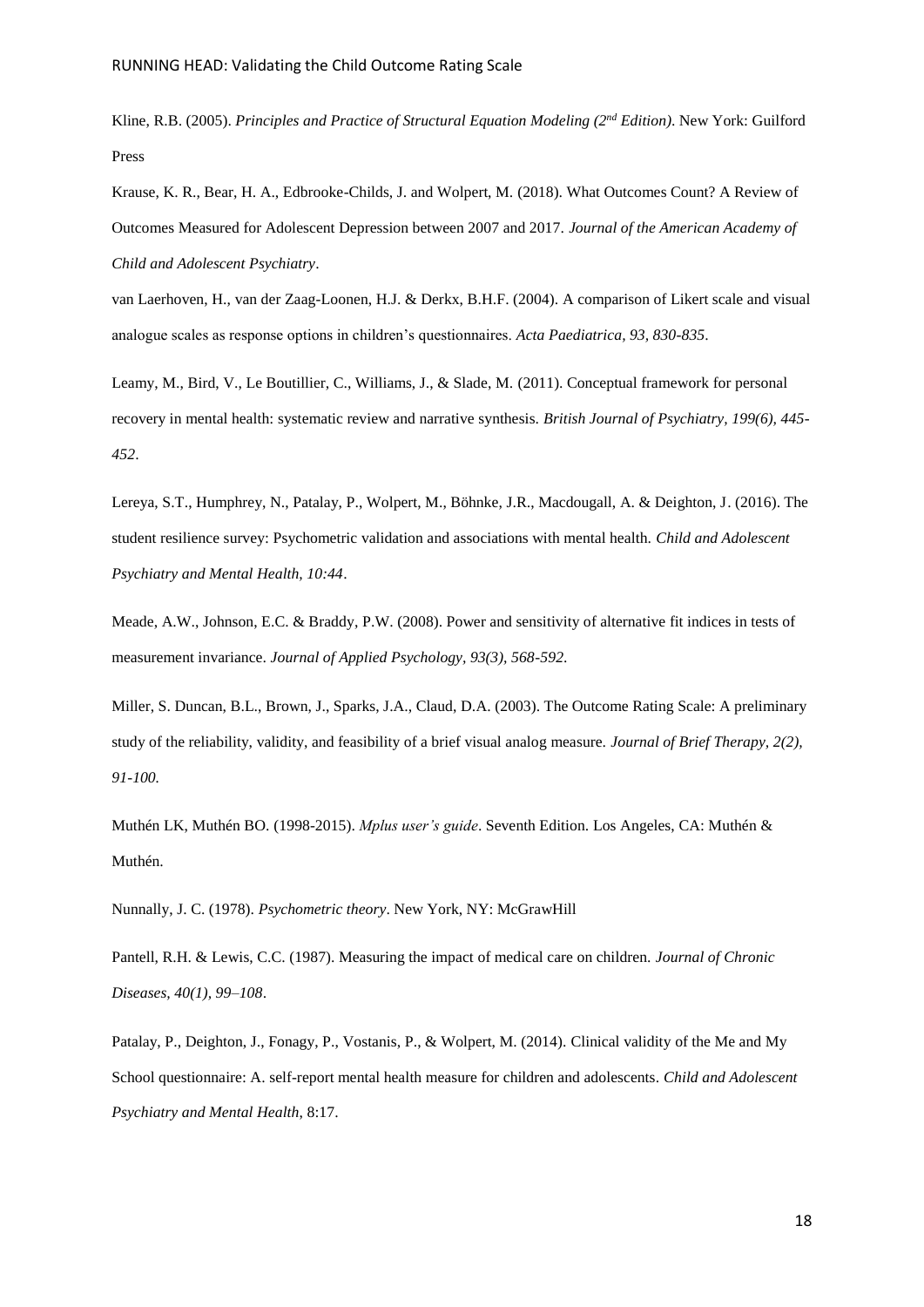Patalay, P., & Fitzsimons, E. (2018). Development and predictors of mental ill-health and wellbeing from childhood to adolescence. *Social psychiatry and psychiatric epidemiology, 53(12)*, 1311-1323..

Patalay, P., Fonagy, P., Deighton, J., Belsky, J., Vostanis, P., & Wolpert, M. (2015). A general psychopathology factor in early adolescence. *The British Journal of Psychiatry, 207, 15-22*.

Patel, V., Flisher, A.J., Hetrick, S. & McGorry, P. (2007). Mental health of young people: A global publichealth challenge. *Lancet, 369, 1302-1313*.

Putnick, D.L. & Bornstein, M.H. (2016). Measurement invariance conventions and reporting: The state of the art and future directions for psychological research. *Developmental Review, 41*, 71-90.

Ravens-Sieberer, U., Wille, N., Badia, X., Bonsel, G., Burström, K., Cavrini, G., Devlin, N., Egmar, A-C, Gusi, N., Herdman, M., et al. (2010). Feasibility, reliability, and validity of the EQ-5D-Y: results from a multinational study. *Quality of Life Research, 19(6), 887–97*.

Satorra, A. & Bentler, P.M. (2010) Ensuring positiveness of the scaled difference chi square test statistic. *Psychometrika, 75, 243-248*.

Sharpe, H., Patalya, P., Fink, E., Vostanis, P., Deighton, J. and Wolpert, M. (2016). Exploring the relationship between quality of life and mental health problems in children: Implications for measurement and practice. *European Child and Adolescent Psychiatry, 25, 659-667*.

Slade, M., Thornicroft, G. & Glover, G. (1999). The feasibility of routine outcome measures in mental health. *Social Psychiatry and Psychiatric Epidemiology, 34, 243-249*.

Sourander, A., Helstela, L. & Helenius, H. (1999). Parent-adolescent agreement on emotional and behavioral problems. *Social Psychiatry Psychiatric Epidemiology, 34, 657-663*.

Sun, J. & Stewart, D. (2007). Development of population-based resilience measures in the primary school setting. *Health Education, 7(6), 575–99*.

UK Government (2004). Children Act, Volume 31. London: The Stationery Office.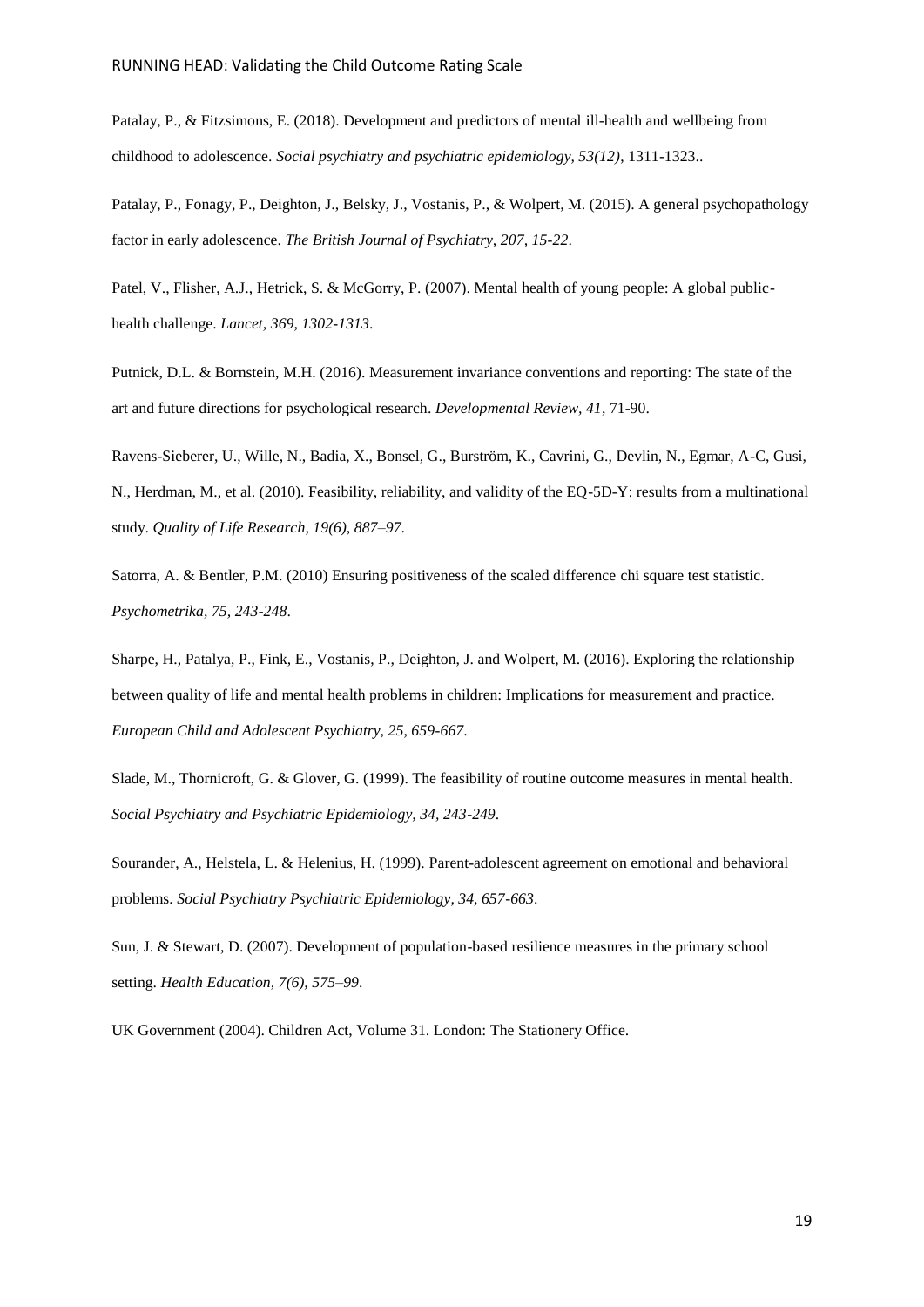|                                             | Complete responses (%) |                      |                  |        |          | Measures of distribution                                                                              |                |        |          |                                                                                     |
|---------------------------------------------|------------------------|----------------------|------------------|--------|----------|-------------------------------------------------------------------------------------------------------|----------------|--------|----------|-------------------------------------------------------------------------------------|
|                                             |                        |                      |                  |        |          | Community sample                                                                                      |                |        |          | Clinic sample                                                                       |
| Item                                        | Community              | Clinic               | Mean             | Median | Skewness | Histogram                                                                                             | Mean           | Median | Skewness | Histogram                                                                           |
|                                             | sample                 | sample               | (SD)             |        |          |                                                                                                       | (SD)           |        |          |                                                                                     |
| $\lim$ I<br>$1:$ How $\,$<br>doing?<br>Item | 7783<br>(99.35)        | 2621<br>$(100.00\%)$ | 78.23<br>(24.67) | 86.00  | $-1.06$  | 3000<br>$\circ$<br>20<br>$^{40}$ CORS item 1 $^{60}$<br>80<br>100                                     | 5.59<br>(2.54) | 5.50   | $-.10$   | <b>Sã</b><br>4<br>CORS item                                                         |
| things in my family?<br>Item 2: How are     | 7751<br>(98.94)        | 2619<br>$(99.92\%)$  | 82.01<br>(24.68) | 96.00  | $-1.35$  | $rac{8}{1}$<br>OOOZ<br>Si<br>g<br>$\overline{0}$<br>20<br>100<br>60<br>CORS item 2                    | 6.23<br>(2.58) | 6.60   | $-.39$   | CORS item 2                                                                         |
| Item 3: How am I<br>doing at school?        | 7719<br>(98.53)        | 2606<br>(99.43%)     | 75.41            | 81.00  | $-.90$   | 2000<br>1500<br>Freque<br>1000<br>$\frac{8}{2}$<br>20<br>$^{40}$ CORS item 3<br>100<br>$\Omega$<br>80 | 5.39<br>(2.91) | 5.20   | $-.08$   | $\frac{5}{22}$<br>စ္ခ္အဆိ<br>Frequer<br>IOD<br>$\overline{2}$<br>$^{4}$ CORS item 3 |

*Table 1. Completeness and score distribution of individual CORS items and total CORS in community and clinic sample*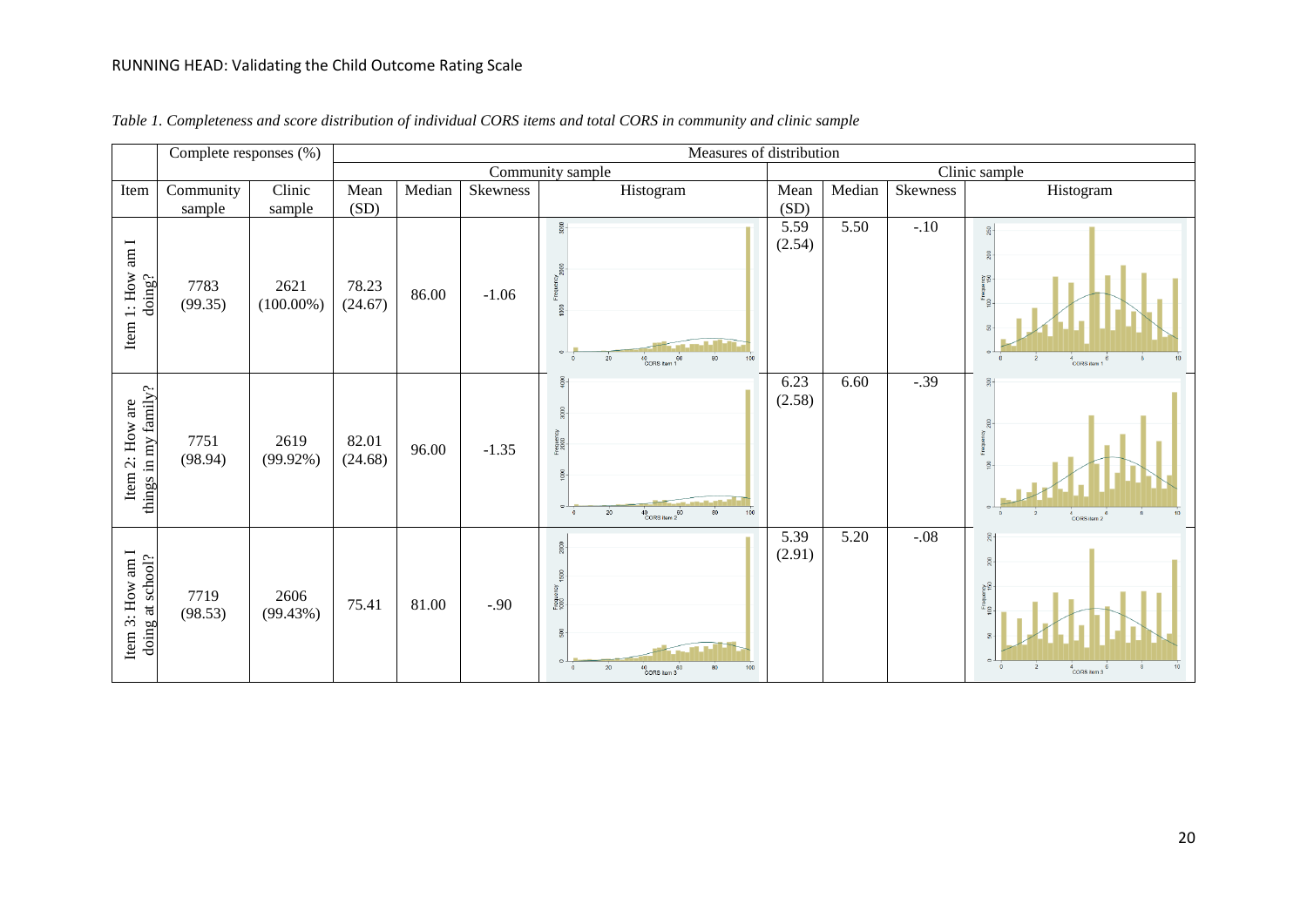| Item 4: How is<br>everything $g\text{oin}g$ ? | 7735<br>(98.74) | 2619<br>$(99.92\%)$ | 76.40<br>(24.59) | 83.00 | $-.87$ | 8<br>ξã<br>Œ٥<br><b>Controlled Bar</b><br>$20\degree$<br>100<br>80<br>$^{40}_{\hbox{CORS item 4}}$ $^{60}_{\hbox{}}$ | 5.70<br>(2.47)  | 5.50  | $-.15$ | $\frac{8}{2}$<br>CORS item 4                                                                   |
|-----------------------------------------------|-----------------|---------------------|------------------|-------|--------|----------------------------------------------------------------------------------------------------------------------|-----------------|-------|--------|------------------------------------------------------------------------------------------------|
| Total CORS                                    | 7609<br>(97.13) | 2604<br>(99.35%)    | 31.37<br>(7.69)  | 33.10 | $-.93$ | $rac{8}{5}$<br>$\circ$<br>10<br>$20$<br>CORS total score<br>30 <sub>2</sub>                                          | 22.67<br>(8.82) | 23.00 | $-.09$ | $\frac{8}{2}$<br>형<br>$\circ$ $\overline{\phantom{0}}$<br>30<br>$20$<br>CORS total score<br>10 |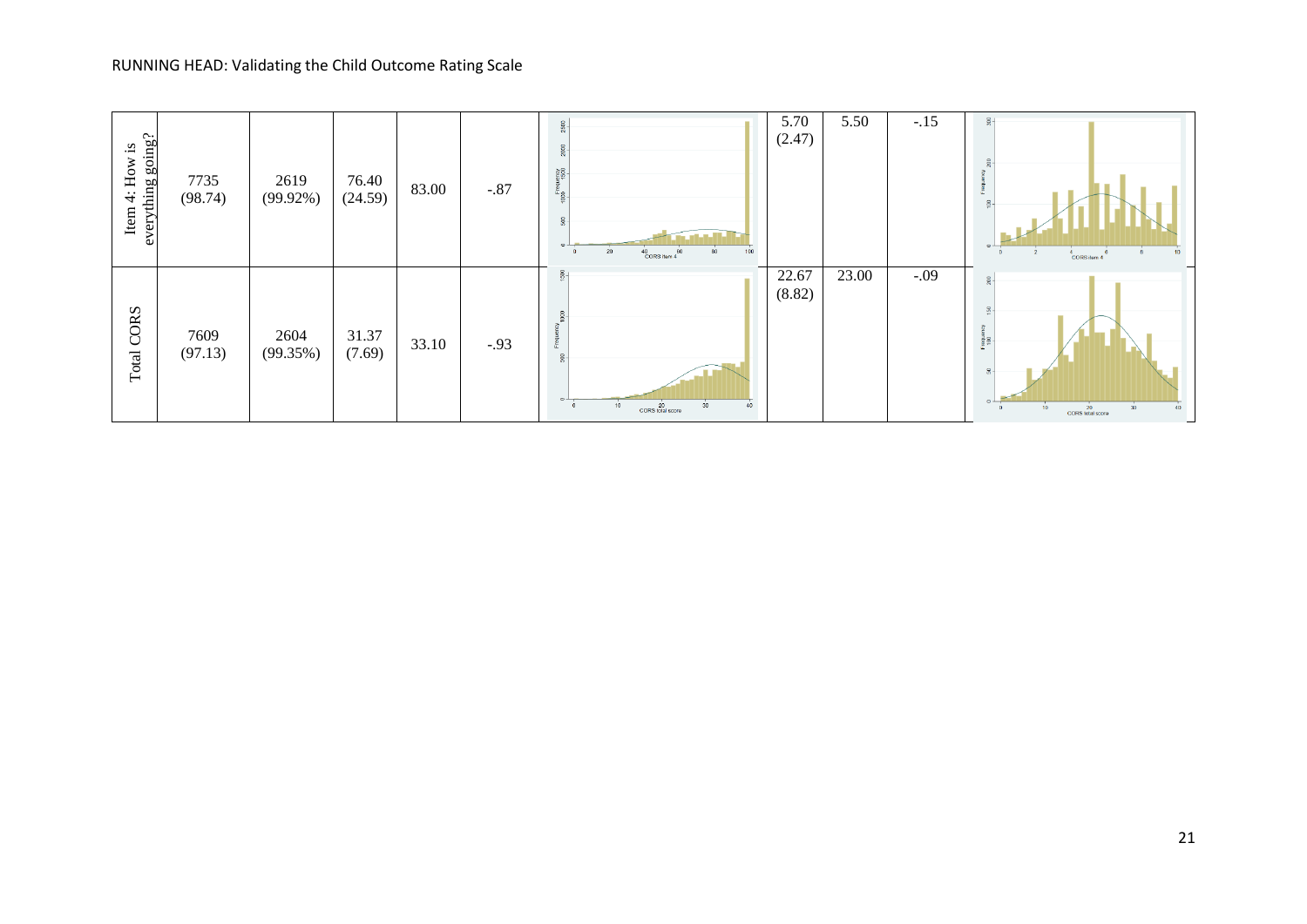*Table 2. EFA rotated loadings and CFA standardised loadings* 

| Item                                 | EFA factor loadings | CFA factor loadings |
|--------------------------------------|---------------------|---------------------|
| Item 1: How am I doing?              |                     |                     |
| Item 2: How are things in my family? |                     |                     |
| Item 3: How am I doing at school?    | .64                 | .UJ                 |
| Item 4: How is everything going?     |                     |                     |

# *Table 3. Correlations between CORS items*

| Item                                 | Item 1     | Item 2     | Item 3     | Item 4 |
|--------------------------------------|------------|------------|------------|--------|
| Item 1: How am I doing?              |            |            |            |        |
|                                      |            |            |            |        |
| Item 2: How are things in my family? | .43        |            |            |        |
|                                      | $(n=7716)$ |            |            |        |
| Item 3: How am I doing at school?    | .52        | .34        |            |        |
|                                      | $(n=7695)$ | $(n=7663)$ |            |        |
| Item 4: How is everything going?     | .68        | .55        | .57        |        |
|                                      | $(n=7709)$ | $(n=7689)$ | $(n=7667)$ |        |

All correlations are significant at  $p < 0.001$  level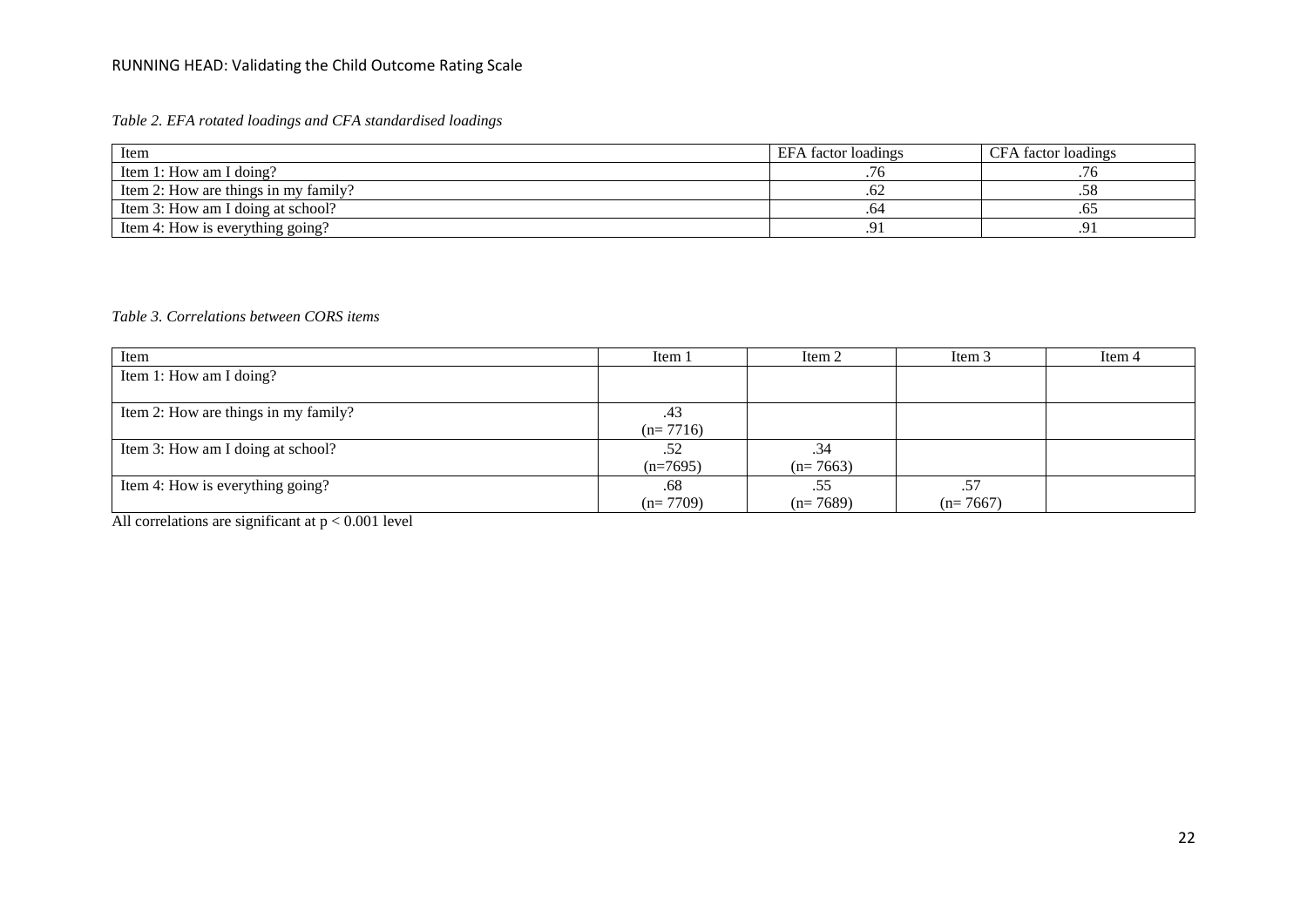*Table 4. Pearson correlations between total CORS scores and other scales*

|                                             | <b>CORS</b>                      |
|---------------------------------------------|----------------------------------|
|                                             | (psychosocial functioning) $(n)$ |
| Emotional problems (MAMF)                   | $-.54*(n=7087)$                  |
| Behavioural problems (MAMF)                 | $-.38*(n=7145)$                  |
| Health-related quality of life (EQ 5D-Y)    | $-0.48*(n=6901)$                 |
| Health today (EQ 5D-Y)                      | $.43*(n=7179)$                   |
| Family connection (SRS)                     | $.41*(n=7160)$                   |
| School connection (SRS)                     | $.39*(n=7134)$                   |
| Community connection (SRS)                  | $.36*(n=7082)$                   |
| Participation in home and school life (SRS) | $.40*(n=7089)$                   |
| Participation in community life (SRS)       | $.16*(n=7101)$                   |
| Self esteem (SRS)                           | $.49*(n=7157)$                   |
| Empathy (SRS)                               | $.21*(n=7189)$                   |
| Problem solving (SRS)                       | $.44*(n=7112)$                   |
| Goals and aspirations (SRS)                 | $.37*(n=7122)$                   |
| Peer support (SRS)                          | $.35*(n=6855)$                   |
| $\sim$ $\sim$ $\sim$ $\sim$ $\sim$ $\sim$   |                                  |

 $*$  p  $< 0.0001$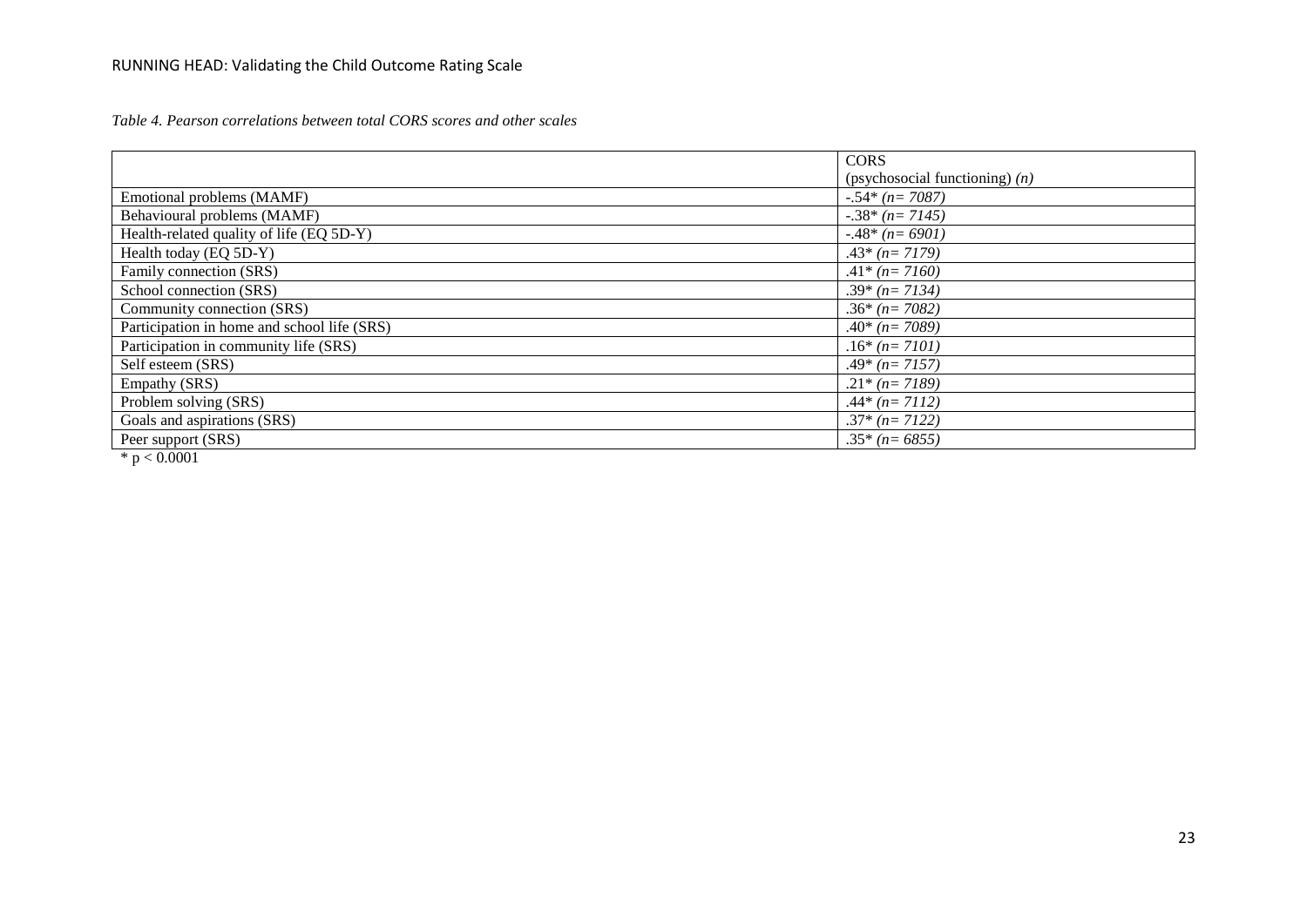|  |  |  |  |  |  | Table 5. Summary of levels of invariance established between subgroups |
|--|--|--|--|--|--|------------------------------------------------------------------------|
|--|--|--|--|--|--|------------------------------------------------------------------------|

|            |            |        | Level of invariance |        |          |
|------------|------------|--------|---------------------|--------|----------|
|            | Configural | Metric | Partial scalar      | Scalar | Residual |
| Gender     |            |        |                     |        |          |
| <b>SEN</b> |            |        |                     |        |          |
| <b>FSM</b> |            |        |                     |        |          |
| Age group  |            |        |                     |        |          |
| <b>EAL</b> |            |        |                     |        |          |

SEN= Special Educational Needs, FSM= Free School Meals, EAL= English as additional language

# *Table 6. Model fit indices for final invariance models*

|            | $\chi^2$ (df) | CFI | <b>TLI</b> | RMSEA (90% CI)    | <b>SRMR</b> |
|------------|---------------|-----|------------|-------------------|-------------|
| Gender     | 86.20(9)      | .99 | .98        | $.05(.04-.06)$    | .02         |
| <b>SEN</b> | 82.14(11)     | .99 | .99        | $.04$ $(.03-.05)$ | .02         |
| <b>FSM</b> | 104.61(12)    | .99 | .99        | $.05(.04-.05)$    | .05         |
| Age group  | 62.89(7)      | .99 | .98        | $.05(.04-.06)$    | .02         |
| EAL        | 81.07(9)      | .99 | .98        | $.05(.04-.06)$    | .03         |

SEN= Special Educational Needs, FSM= Free School Meals, EAL= English as Additional Language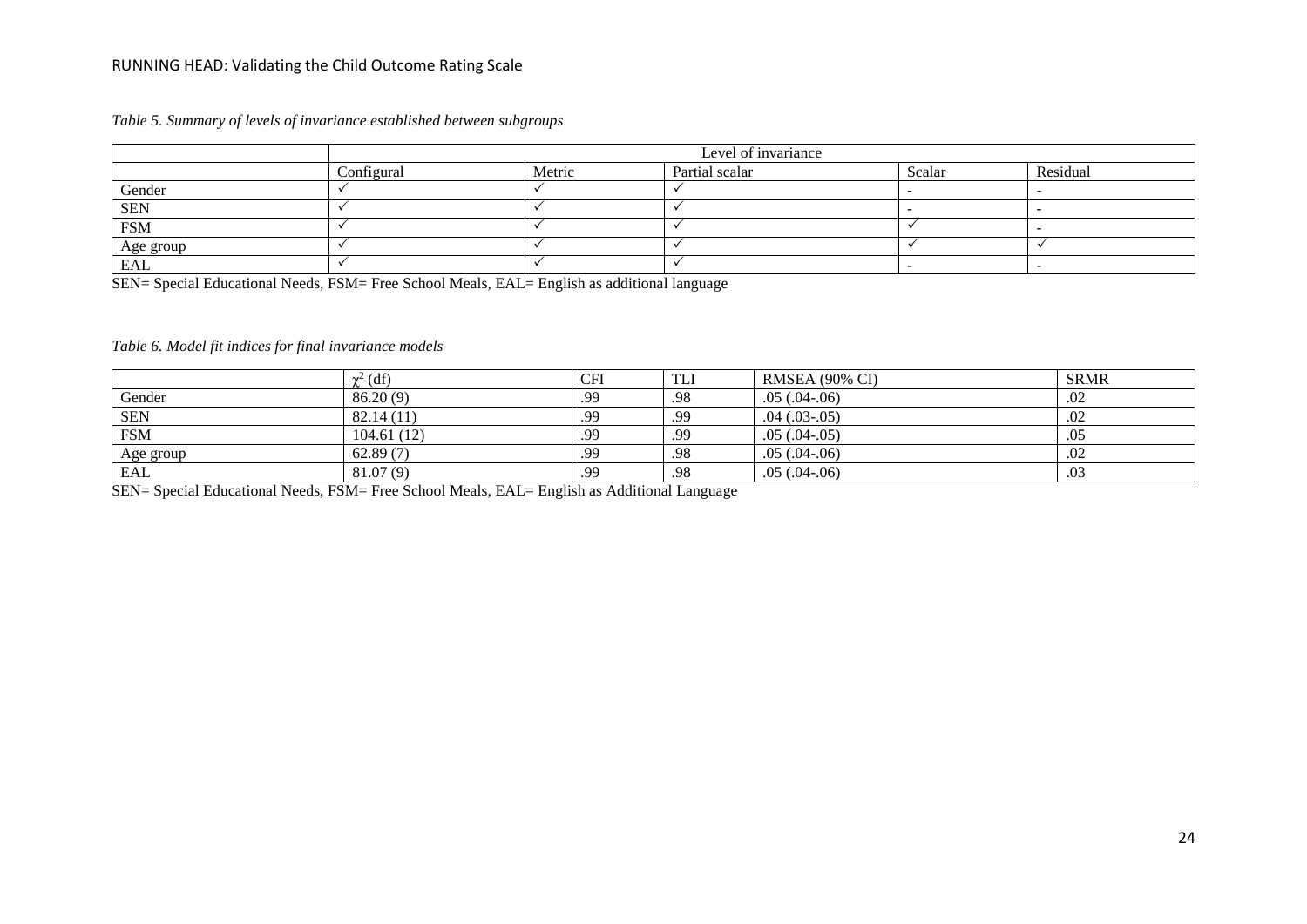| Model                                       | $\chi^2$ (df) | <b>CFI</b> | TLI                      | <b>RMSEA</b><br>$(90\% \text{ CI})$ | <b>SRMR</b> | <b>BIC</b> | Model<br>comparison      | $^{\Delta}$ χ <sup>2</sup> (df) | $^{\Delta}$ CFI          | <sup>A</sup> RMSEA       | $\triangle$ SRMR         | $^{\Delta}BIC$           |
|---------------------------------------------|---------------|------------|--------------------------|-------------------------------------|-------------|------------|--------------------------|---------------------------------|--------------------------|--------------------------|--------------------------|--------------------------|
| M1: Configural                              | 64.85         | .99        | .97                      | .06                                 | .02         | 275252     | $\overline{\phantom{a}}$ |                                 | -                        | $\overline{\phantom{0}}$ | $\overline{\phantom{a}}$ | $\overline{\phantom{0}}$ |
| Invariance                                  | (4)           |            |                          | $(.05-.08)$                         |             |            |                          |                                 |                          |                          |                          |                          |
| M2: Metric                                  | 74.92         | .99        | .98                      | .05                                 | .02         | 275234.9   | M <sub>1</sub>           | 10.07(3)                        | .00                      | $-.01$                   | .00                      | $-17.13$                 |
| Invariance                                  | (7)           |            |                          | $(.04-.06)$                         |             |            |                          |                                 |                          |                          |                          |                          |
| M3: Scalar                                  | 137.71        | .97        | .97                      | .06                                 | .04         | 275282.8   | M <sub>2</sub>           | 62.69                           | $-.02$                   | .01                      | .02                      | 47.98                    |
| Invariance                                  | (10)          |            |                          | $(.05-.07)$                         |             |            |                          | $(3)$ ***                       |                          |                          |                          |                          |
| M <sub>3</sub> a: Partial scalar            | 86.20         |            |                          |                                     |             |            |                          | 11.28                           |                          |                          |                          |                          |
| Invariance (item 3 intercept freely         | (9)           | .99        | .98                      | $.05(.04-.06)$                      | .02         | 275223.9   | M <sub>2</sub>           | $(2)$ *                         | .00                      | .00                      | .00                      | $-10.93$                 |
| estimated)                                  |               |            |                          |                                     |             |            |                          |                                 |                          |                          |                          |                          |
| M: Residual                                 |               | $\equiv$   | $\overline{\phantom{0}}$ | $\overline{\phantom{0}}$            |             |            |                          |                                 | $\overline{\phantom{a}}$ | $\overline{\phantom{a}}$ | $\overline{a}$           |                          |
| Invariance                                  |               |            |                          |                                     |             |            |                          |                                 |                          |                          |                          |                          |
| M4: Structural invariance (factor variance) | 99.27         | .99        |                          |                                     |             |            |                          | 13.07                           | .00                      |                          |                          |                          |
|                                             | (10)          |            | .98                      | $.05(.04-.06)$                      | .05         | 275232.5   | M <sub>3</sub> a         | $(1)$ ***                       |                          | .00                      | .03                      | 8.53                     |
| M5: Structural invariance (factor variance  | 153.55        | .98        |                          |                                     |             |            |                          | 54.28                           |                          |                          |                          |                          |
| and means)                                  | (11)          |            | .97                      | $.06(.05-.07)$                      | .09         | 275295.5   | M <sub>4</sub>           | $(1)$ ***                       | $-.01$                   | .01                      | .04                      | 63.03                    |

Table 7: Comparisons of sequential nested models, for DIF analysis according to respondent gender

Note. N = 7822; male  $n = 3326$ ; female  $n = 4496$ .

\* p<.05 \*\*\* p<.0001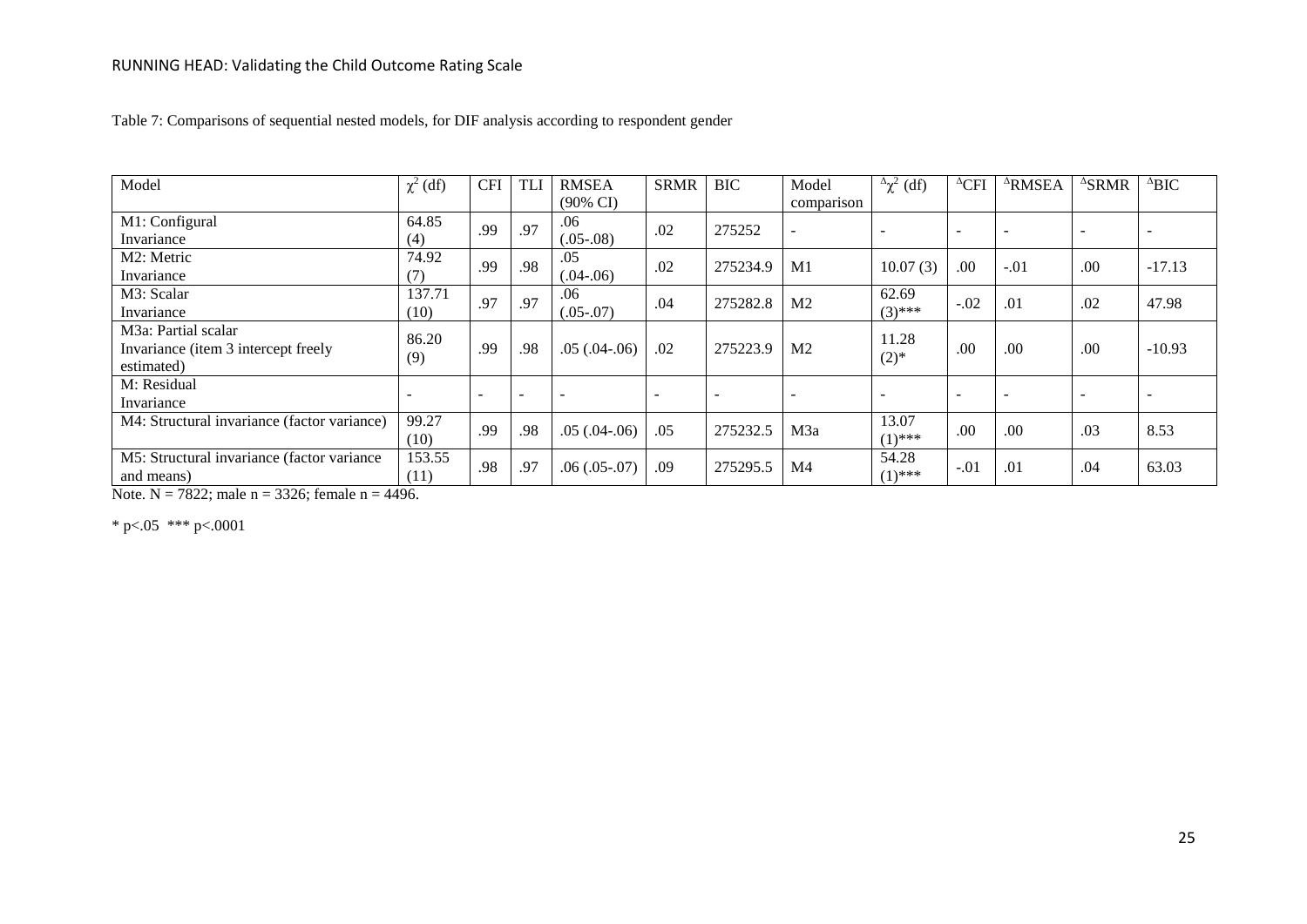| Model                               | $\mathbf{v}^2$           | <b>CFI</b>               | <b>TLI</b>               | <b>RMSEA</b>             | <b>SRMR</b>              | <b>BIC</b>               | Model                    | $^{\Delta}$ χ <sup>2</sup> (df) | $^{\Delta}$ CFI          | <sup>A</sup> RMSEA | $\triangle$ SRMR         | $^{\Delta}BIC$ |
|-------------------------------------|--------------------------|--------------------------|--------------------------|--------------------------|--------------------------|--------------------------|--------------------------|---------------------------------|--------------------------|--------------------|--------------------------|----------------|
|                                     | (df)                     |                          |                          | $(90\% \text{ CI})$      |                          |                          | comparison               |                                 |                          |                    |                          |                |
| M1: Configural                      | 61.78                    | .99                      | .97                      | .06                      | .02                      | 272659.4                 |                          | <b>1</b>                        |                          |                    | $\overline{\phantom{a}}$ |                |
| Invariance                          | (4)                      |                          |                          | $(.05-.08)$              |                          |                          |                          |                                 | $\overline{\phantom{0}}$ |                    |                          |                |
| M2: Metric                          | 71.16                    | .99                      | .98                      | .05                      | .02                      | 272640.4                 | M1                       | 9.38                            | .00                      | $-.01$             | .00                      |                |
| Invariance                          | (7)                      |                          |                          | $(.04-.06)$              |                          |                          |                          | (3)                             |                          |                    |                          | 18.959         |
| M3: Scalar                          | 100.39                   | .99                      | .98                      | .05                      | .03                      | 272641.9                 | M <sub>2</sub>           | 29.23                           | .00                      | .00                | .01                      | 1.503          |
| Invariance                          | (10)                     |                          |                          | $0.04 - 0.06$            |                          |                          |                          | $(3)$ ***                       |                          |                    |                          |                |
| M <sub>3</sub> a: Partial scalar    | 78.19                    |                          |                          | .05                      |                          |                          |                          | 7.03                            |                          |                    |                          |                |
| Invariance (item 3 intercept freely | (9)                      | .99                      | .99                      | $(.04-.05)$              | .02                      | 272624.4                 | M <sub>2</sub>           | (2)                             | .00                      | .00                | $.00 \,$                 | $-16.01$       |
| estimated)                          |                          |                          |                          |                          |                          |                          |                          |                                 |                          |                    |                          |                |
| M: Residual                         | $\overline{\phantom{a}}$ | $\overline{\phantom{a}}$ |                          |                          |                          | $\overline{\phantom{a}}$ |                          |                                 |                          |                    |                          |                |
| Invariance                          |                          |                          | $\overline{\phantom{a}}$ | $\overline{\phantom{a}}$ | $\overline{\phantom{0}}$ |                          | $\overline{\phantom{a}}$ | $\overline{\phantom{a}}$        | $\overline{\phantom{a}}$ |                    | $\overline{\phantom{a}}$ |                |
| M4: Structural invariance (factor   | 80.27                    | .99                      | .99                      | .04                      | .02                      | 272616.5                 | M3a                      | 2.08                            | .00                      | $-.01$             | $-.01$                   | $-7.866$       |
| variance)                           | (10)                     |                          |                          | $(.03-.05)$              |                          |                          |                          | (1)                             |                          |                    |                          |                |
| M5: Structural invariance (factor   | 82.14                    | .99                      | .99                      | .04                      | .02                      | 272607.6                 | M <sub>4</sub>           | 1.87                            | .00                      | .00                | .00                      | $-8.91$        |
| variance and means)                 | (11)                     |                          |                          | $(.03-.05)$              |                          |                          |                          | (1)                             |                          |                    |                          |                |

Table 8: Comparisons of sequential nested models for DIF analysis according to presence of SEN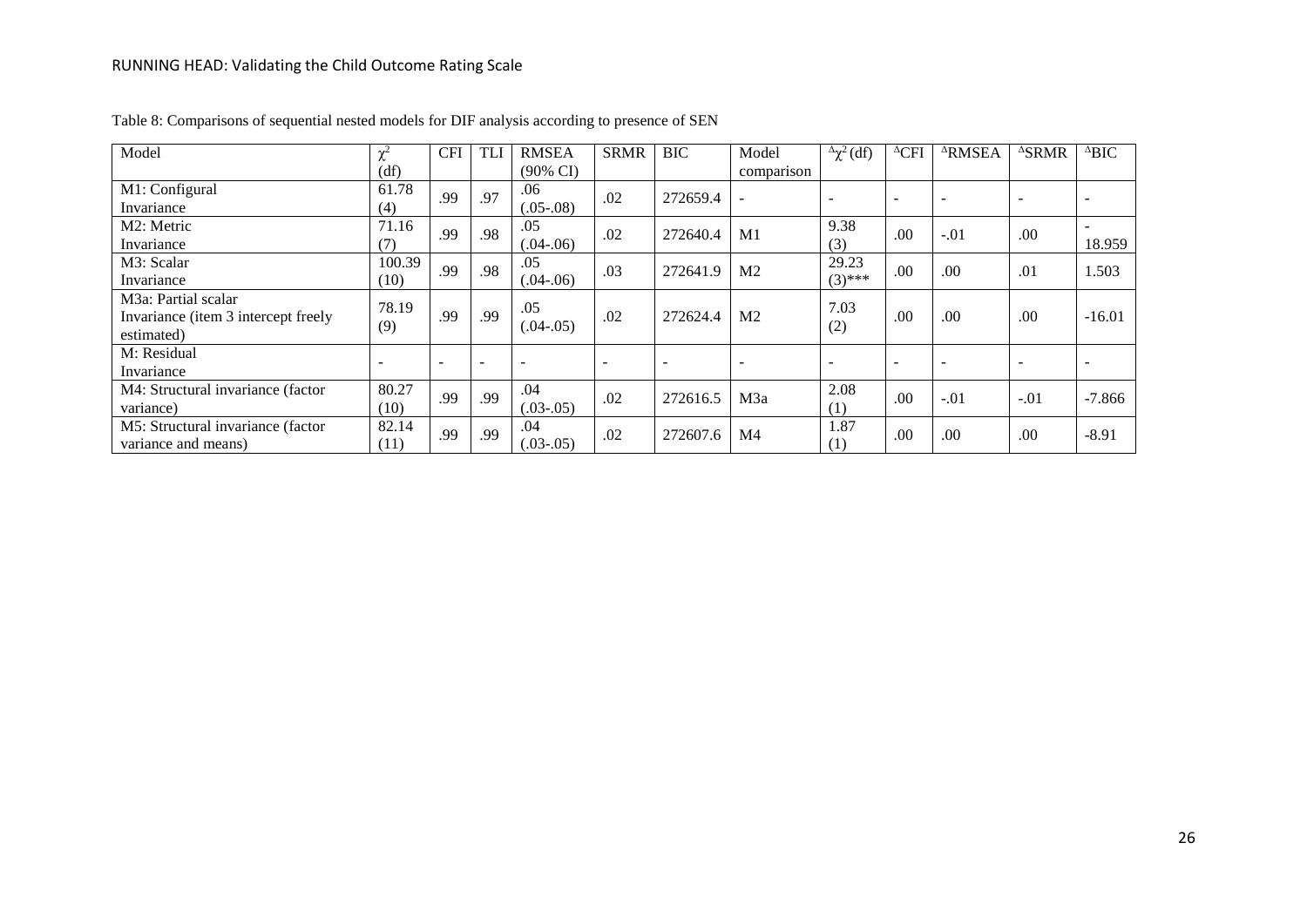| Model                                       | $\chi^2$ (df) | <b>CFI</b> | <b>TL</b> | <b>RMSEA</b>        | <b>SRMR</b> | <b>BIC</b> | Model          | $\Delta \chi^2$ (df)     | $^{\Delta}$ CFI          | <sup>A</sup> RMSEA | $\triangle$ SRMR         | $^{\Delta}BIC$ |
|---------------------------------------------|---------------|------------|-----------|---------------------|-------------|------------|----------------|--------------------------|--------------------------|--------------------|--------------------------|----------------|
|                                             |               |            |           | $(90\% \text{ CI})$ |             |            | comparison     |                          |                          |                    |                          |                |
| M1: Configural                              | 62.74         | .99        | .97       | .06                 | .02         | 272824.4   |                | $\overline{\phantom{a}}$ | $\overline{\phantom{a}}$ |                    | $\overline{\phantom{a}}$ |                |
| Invariance                                  | (4)           |            |           | $(.05-.08)$         |             |            |                |                          |                          |                    |                          |                |
| M2: Metric                                  | 73.55         | .99        | .98       | .05                 | .02         | 272807.2   | M1             | 10.81(3)                 | .00                      | $-.01$             | .00.                     | $-17.26$       |
| Invariance                                  | (7)           |            |           | $(.04-.06)$         |             |            |                |                          |                          |                    |                          |                |
| M3: Scalar                                  | 88.18         | .99        | .99       | .05                 | .03         | 272788.3   | M <sub>2</sub> | 14.63                    | .00                      | .00                | .01                      | $-18.86$       |
| Invariance                                  | (10)          |            |           | $(.04-.05)$         |             |            |                | $(3)^{*}$                |                          |                    |                          |                |
| M4: Residual                                | 174.76        | .97        | .98       | $.05(.05 -$         | .05         | 272880.7   | M <sub>3</sub> | 86.58(4)                 | $-.02$                   | .00                | .02                      | 92.33          |
| Invariance                                  | (14)          |            |           | .06)                |             |            |                | ***                      |                          |                    |                          |                |
| M5: Structural invariance (factor variance) | 94.39         | .99        | .99       | $.04$ $(.04 -$      | .04         | 272785.2   | M <sub>4</sub> |                          | .02                      | $-.01$             | $-.01$                   | $-3.11$        |
|                                             | (11)          |            |           | .05)                |             |            |                | $6.21(1)$ *              |                          |                    |                          |                |
| M6: Structural invariance (factor variance) | 104.61        |            | .99       | $.05(.04 -$         |             |            |                | 10.22                    |                          |                    |                          |                |
| and means)                                  | (12)          | .99        |           | .05)                | .05         | 272786.9   | M <sub>5</sub> | $(1)$ **                 | .00                      | .01                | .01                      | 1.72           |

Table 9: Comparisons of sequential nested models for DIF analysis according to eligibility for FSM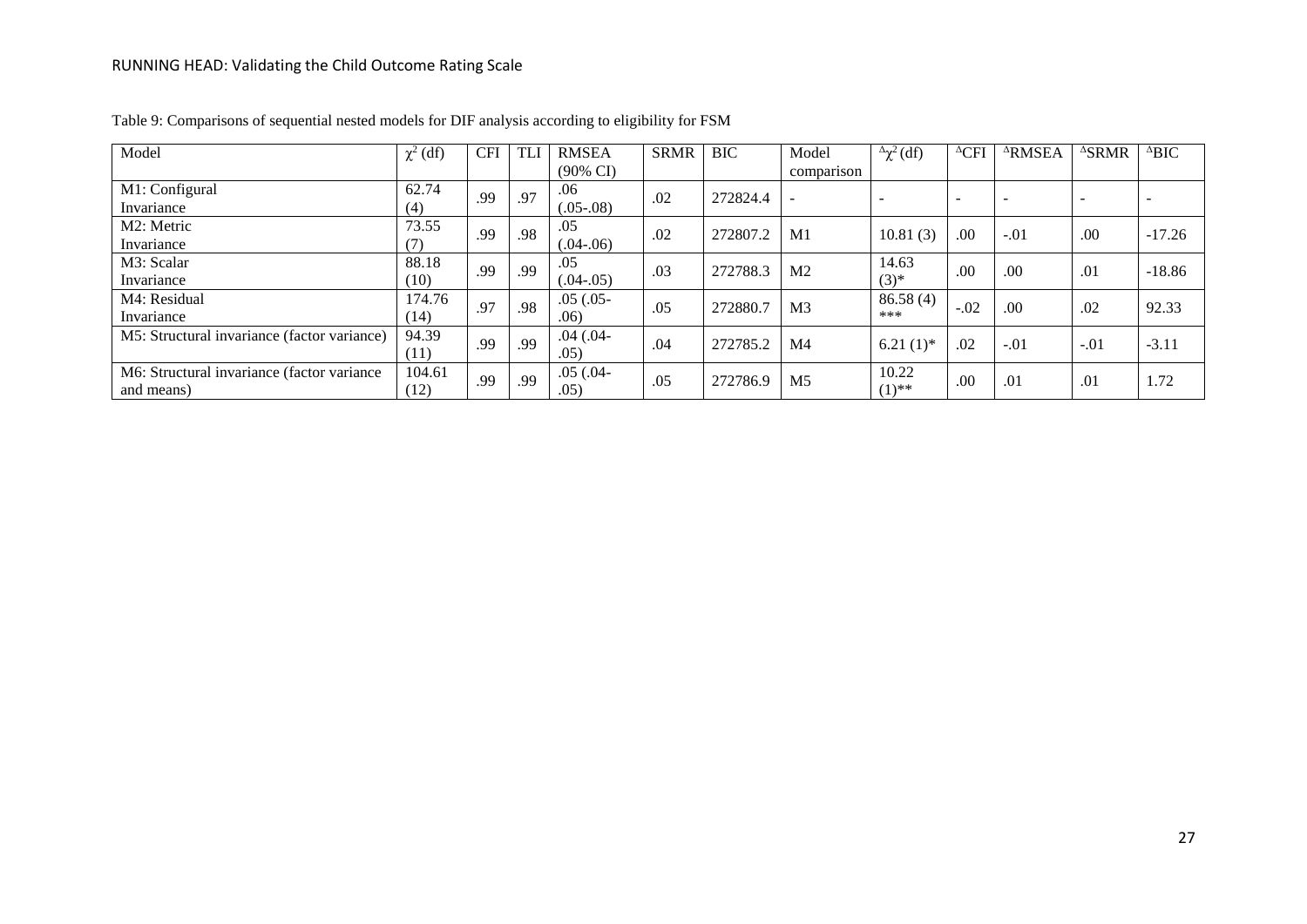| Model                             | $\chi^2$ (df) | <b>CFI</b> | <b>TLI</b> | <b>RMSEA</b>        | <b>SRMR</b> | <b>BIC</b> | Model          | $\Delta \chi^2$          | $^{\Delta}$ CFI  | <sup>A</sup> RMSEA | $\triangle$ SRMR | $^{\Delta}BIC$ |
|-----------------------------------|---------------|------------|------------|---------------------|-------------|------------|----------------|--------------------------|------------------|--------------------|------------------|----------------|
|                                   |               |            |            | $(90\% \text{ CI})$ |             |            | comparison     | (df)                     |                  |                    |                  |                |
| M1: Configural                    | 7.35          | .99        | .97        | $.02$ $(.00 -$      | .02         | 376107.83  |                |                          |                  |                    |                  |                |
| Invariance                        | (4)           |            |            | .03)                |             |            |                |                          |                  |                    |                  |                |
| M2: Metric                        | 11.41         |            |            | $.01$ $(.00 -$      |             |            |                |                          |                  |                    |                  |                |
| Invariance                        | (7)           | .99        | .98        | .03)                | .04         | 376160.77  | M1             | 4.06                     | .00              | .01                | $-.02$           |                |
|                                   |               |            |            |                     |             |            |                | (3)                      |                  |                    |                  | $-52.94$       |
| M3: Scalar                        | 16.37         |            |            | $.01$ (.00-         |             |            |                | $\overline{\phantom{a}}$ |                  |                    |                  |                |
| Invariance                        | (10)          | .98        | .98        | .02)                | .04         | 376139.77  | M <sub>2</sub> | 4.96                     | .01              | .00                | .00              |                |
|                                   |               |            |            |                     |             |            |                | (3)                      |                  |                    |                  | 21             |
| M4: Residual                      | 19.07         | .98        | .99        | $.01$ $(.00 -$      | .06         | 376280.69  | M <sub>3</sub> | $-2.7$                   | .00              | .00                | $-.02$           |                |
| Invariance                        | (14)          |            |            | .02)                |             |            |                | (4)                      |                  |                    |                  | $-140.92$      |
| M5: Structural invariance (factor | 21.48         |            |            | $.01$ $(.00 -$      |             |            |                | $\overline{\phantom{a}}$ |                  |                    |                  |                |
| variance)                         | (15)          | .98        | .98        | .02)                | .09         | 376349.50  | M <sub>4</sub> | 2.41                     | .00 <sub>1</sub> | .00                | $-.03$           | $-68.81$       |
|                                   |               |            |            |                     |             |            |                | (1)                      |                  |                    |                  |                |
| M6: Structural invariance (factor | 23.85         |            |            | $.01$ $(.00 -$      |             |            |                | $\overline{\phantom{a}}$ |                  |                    |                  |                |
| variance and means)               | (16)          | .98        | .98        | .02)                | .09         | 376360.20  | M <sub>5</sub> | 2.37                     | .00              | .00                | .00              | $-10.7$        |
|                                   |               |            |            |                     |             |            |                | (1)                      |                  |                    |                  |                |

Table 10: Comparisons of sequential nested models for DIF analysis according to age group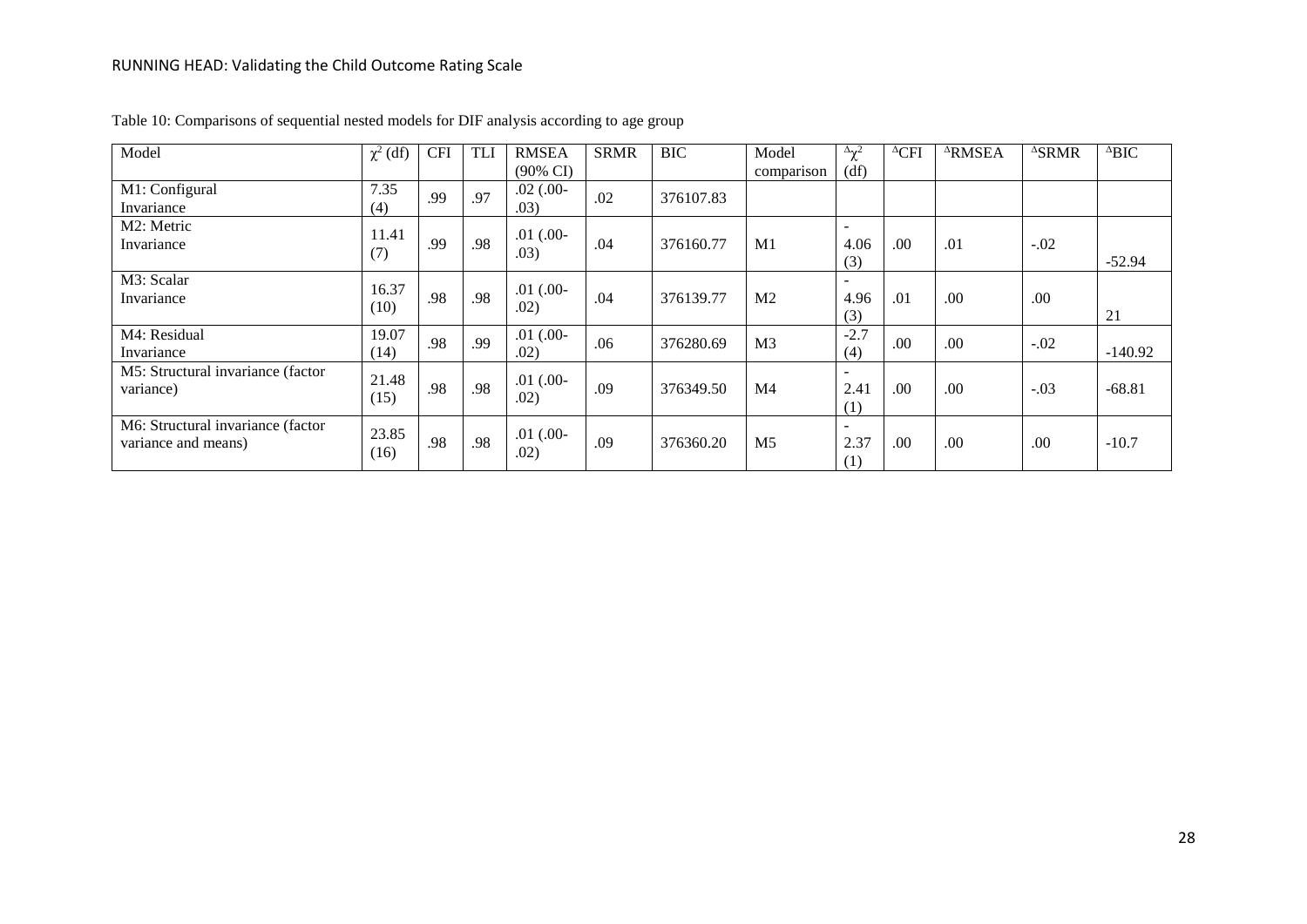| Model                                          | $\chi^2$ (df)            | <b>CFI</b>               | <b>TLI</b>               | <b>RMSEA</b>        | <b>SRMR</b> | <b>BIC</b> | Model                    | $\Delta \chi^2$ (df)     | $^{\Delta}$ CFI          | <sup>A</sup> RMSEA       | <sup>A</sup> SRMR | $^{\Delta}BIC$ |
|------------------------------------------------|--------------------------|--------------------------|--------------------------|---------------------|-------------|------------|--------------------------|--------------------------|--------------------------|--------------------------|-------------------|----------------|
|                                                |                          |                          |                          | $(90\% \text{ CI})$ |             |            | comparison               |                          |                          |                          |                   |                |
| M1: Configural                                 | 59.85                    | .99                      | .97                      | $.06(.05 -$         | .02         | 271608     | $\overline{\phantom{0}}$ |                          | $\overline{\phantom{0}}$ | $\overline{\phantom{a}}$ |                   |                |
| Invariance                                     | (4)                      |                          |                          | .07)                |             |            |                          |                          |                          |                          |                   |                |
| M2: Metric                                     | 69.22                    | .99                      | .98                      | $.05(.04 -$         | .03         | 271591.4   | M1                       | 9.37                     | .00                      | $-.01$                   | .01               |                |
| Invariance                                     | (7)                      |                          |                          | .06)                |             |            |                          |                          |                          |                          |                   | 16.619         |
| M3: Scalar                                     | 96.63                    | .99                      | .98                      | $.05(.04 -$         | .04         | 271592.8   | M <sub>2</sub>           | $27.41***$               | .00.                     | .00                      | .01               | 1.43           |
| Invariance                                     | (10)                     |                          |                          | .06)                |             |            |                          |                          |                          |                          |                   |                |
| M <sub>3</sub> a: Partial scalar               | 81.07                    | .99                      | .98                      | $.05(.04 -$         | .03         | 271581.9   | M <sub>2</sub>           | $11.85*$                 | .00                      | .00                      | .00               | $-9.497$       |
| Invariance (item 2 intercept freely estimated) | (9)                      |                          |                          | .06)                |             |            |                          |                          |                          |                          |                   |                |
| M: Residual                                    |                          |                          |                          |                     |             |            |                          |                          |                          |                          |                   |                |
| Invariance                                     | $\overline{\phantom{0}}$ | $\overline{\phantom{a}}$ | $\overline{\phantom{0}}$ |                     |             |            | $\overline{\phantom{0}}$ | $\overline{\phantom{a}}$ | $\overline{\phantom{0}}$ | $\overline{\phantom{0}}$ |                   |                |
| M4: Structural invariance (factor variance)    | 92.57                    | .99                      | .98                      | $.05(.04 -$         | .06         | 271591.5   | M <sub>3</sub> a         | $11.50**$                | .00                      | .00 <sub>1</sub>         | .03               | 9.578          |
|                                                | (10)                     |                          |                          | .06)                |             |            |                          |                          |                          |                          |                   |                |
| M5: Structural invariance (factor variance and | 138.05                   | .98                      | .98                      | $.06(.05 -$         | .09         | 271645.5   | M4                       | 45.48***                 | $-.01$                   | .01                      | .03               | 54.029         |
| means)                                         | (11)                     |                          |                          | .06)                |             |            |                          |                          |                          |                          |                   |                |

Table 11: Comparisons of sequential nested models for DIF analysis according to whether English is a first language or not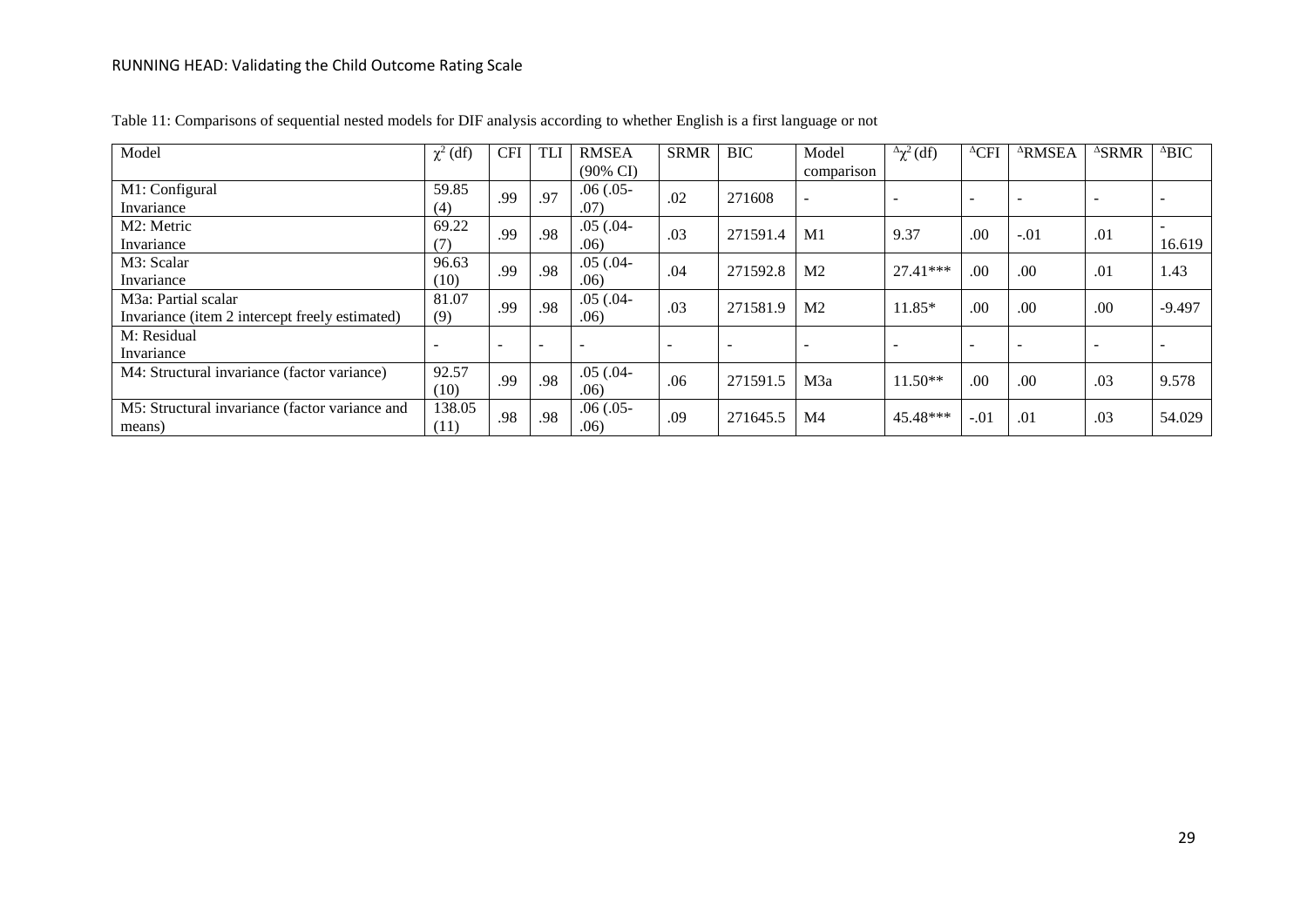Figure 1. Path diagram for final measurement invariance model according to gender (unstandardized)

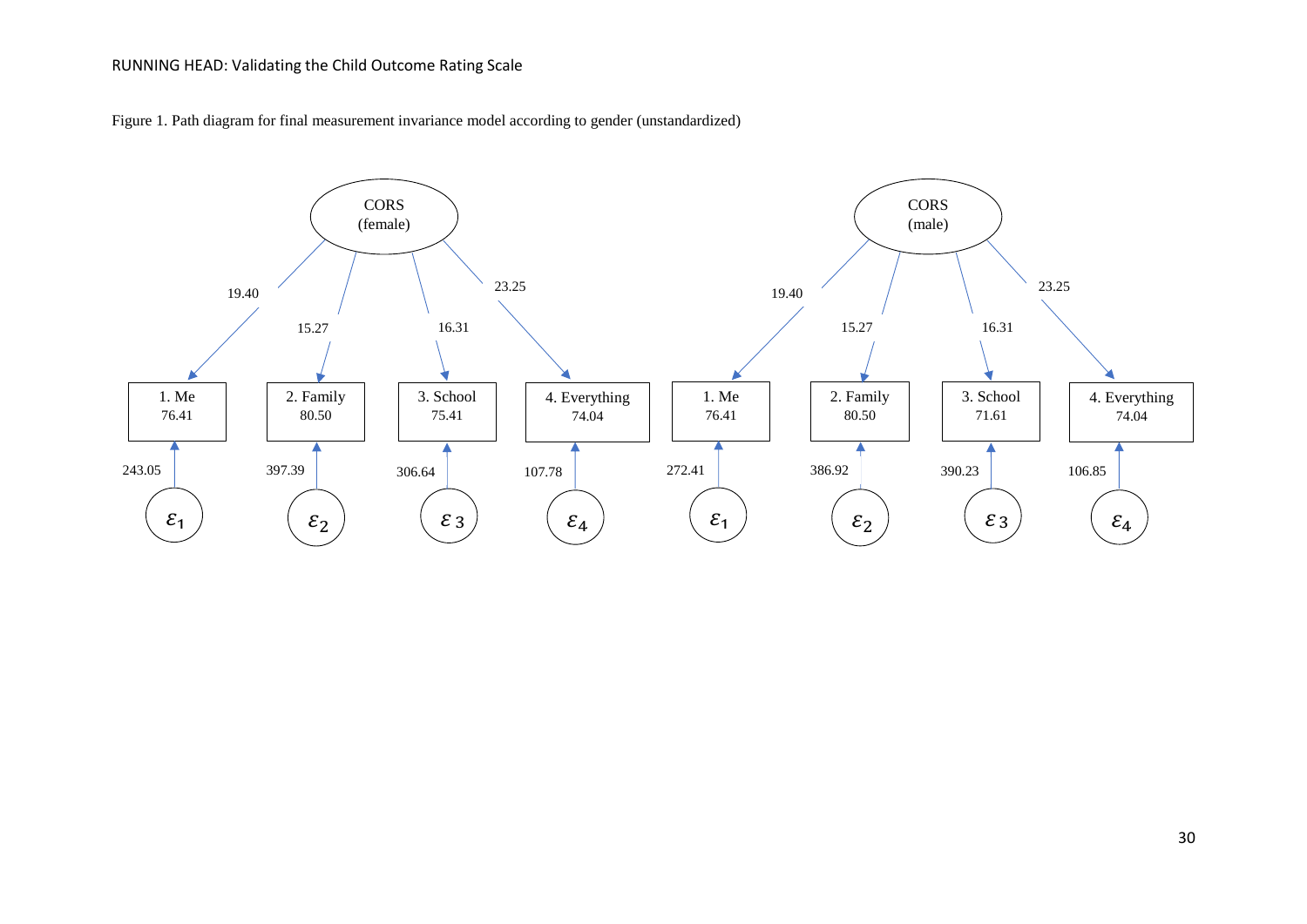Figure 2. Path diagram for final measurement invariance model according to presence/absence of SEN (unstandardized)

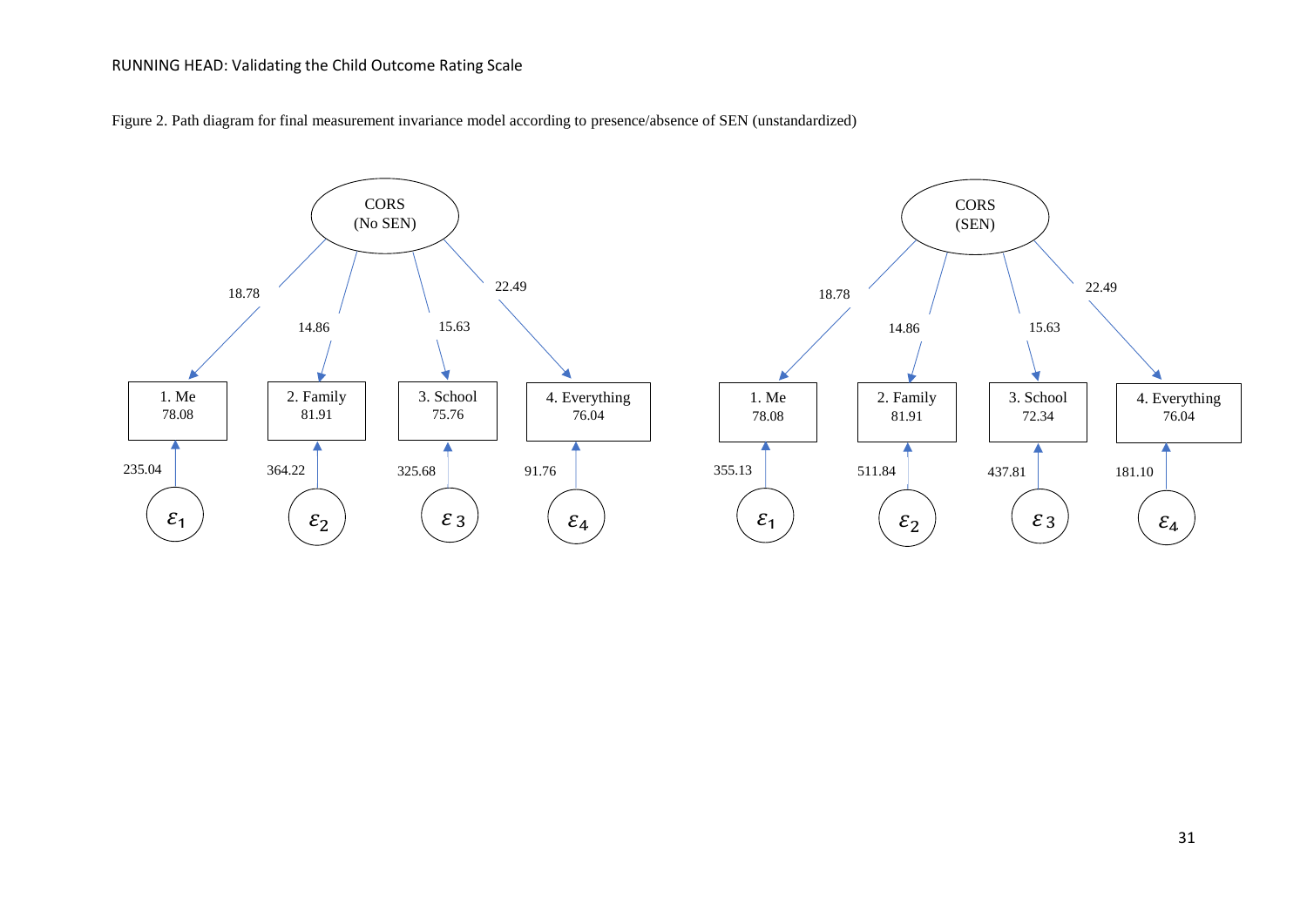Figure 3. Path diagram for final measurement invariance model according to eligibility for FSM (unstandardized)

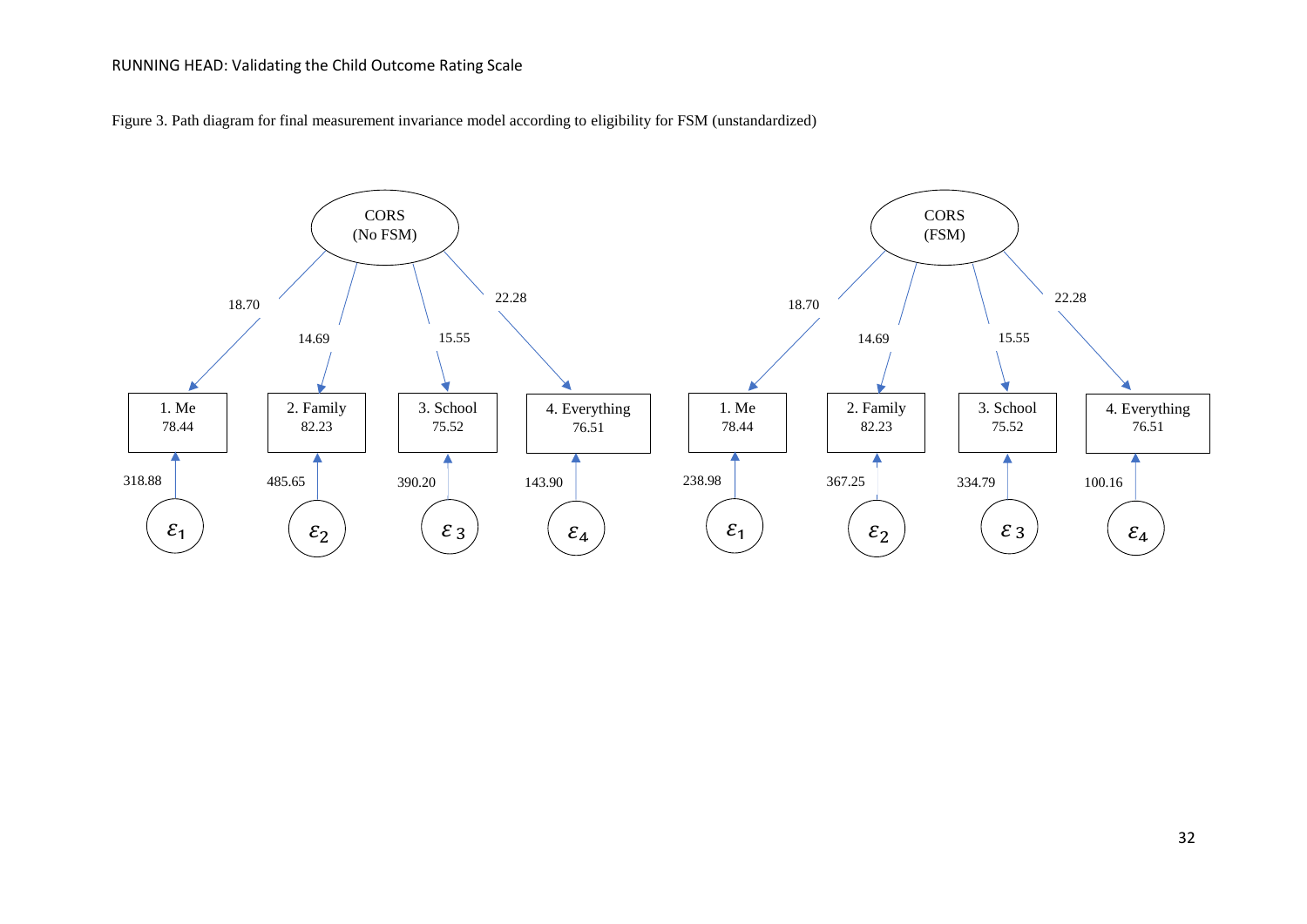Figure 4. Path diagram for final measurement invariance model according to Age Group (unstandardized)

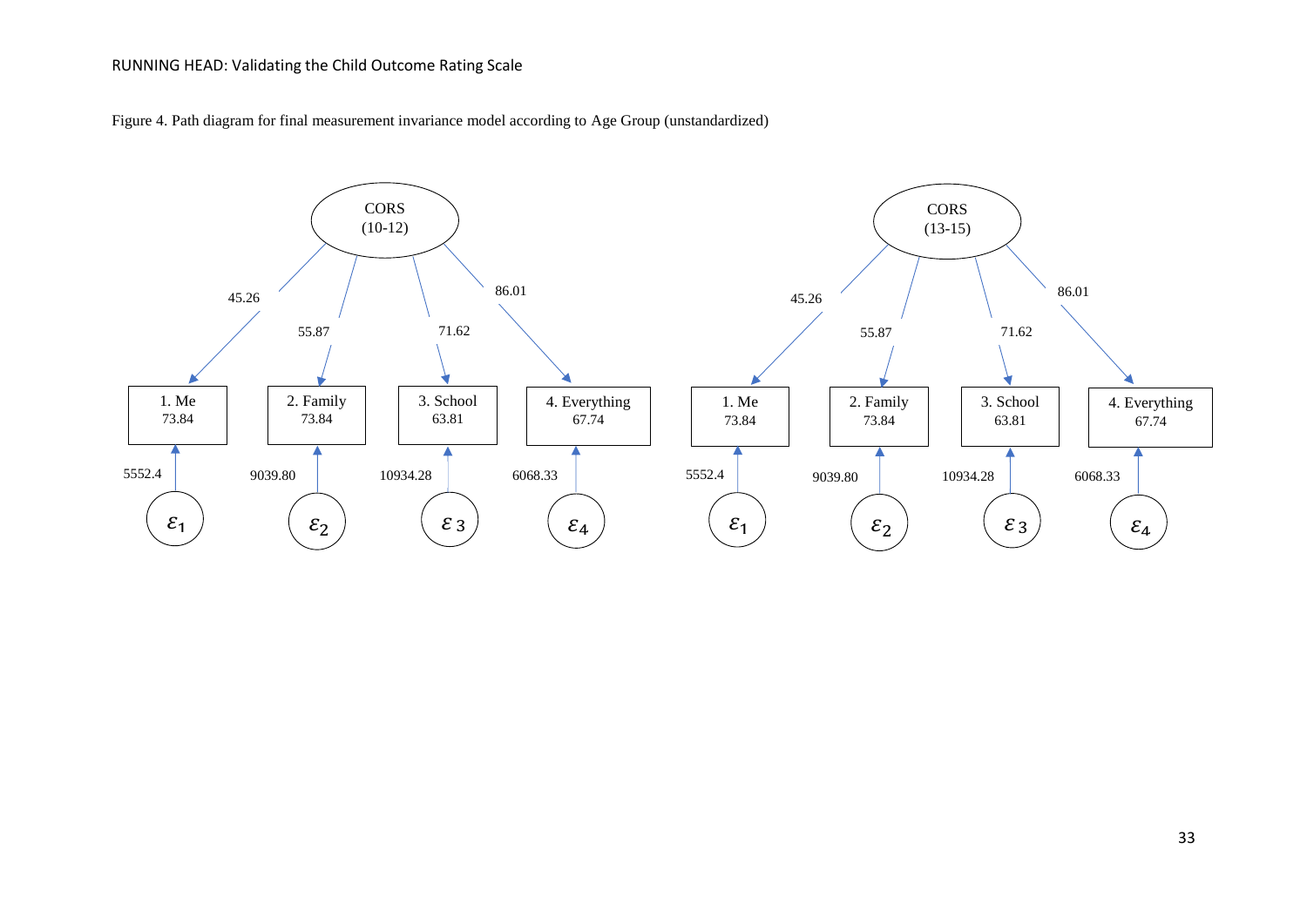

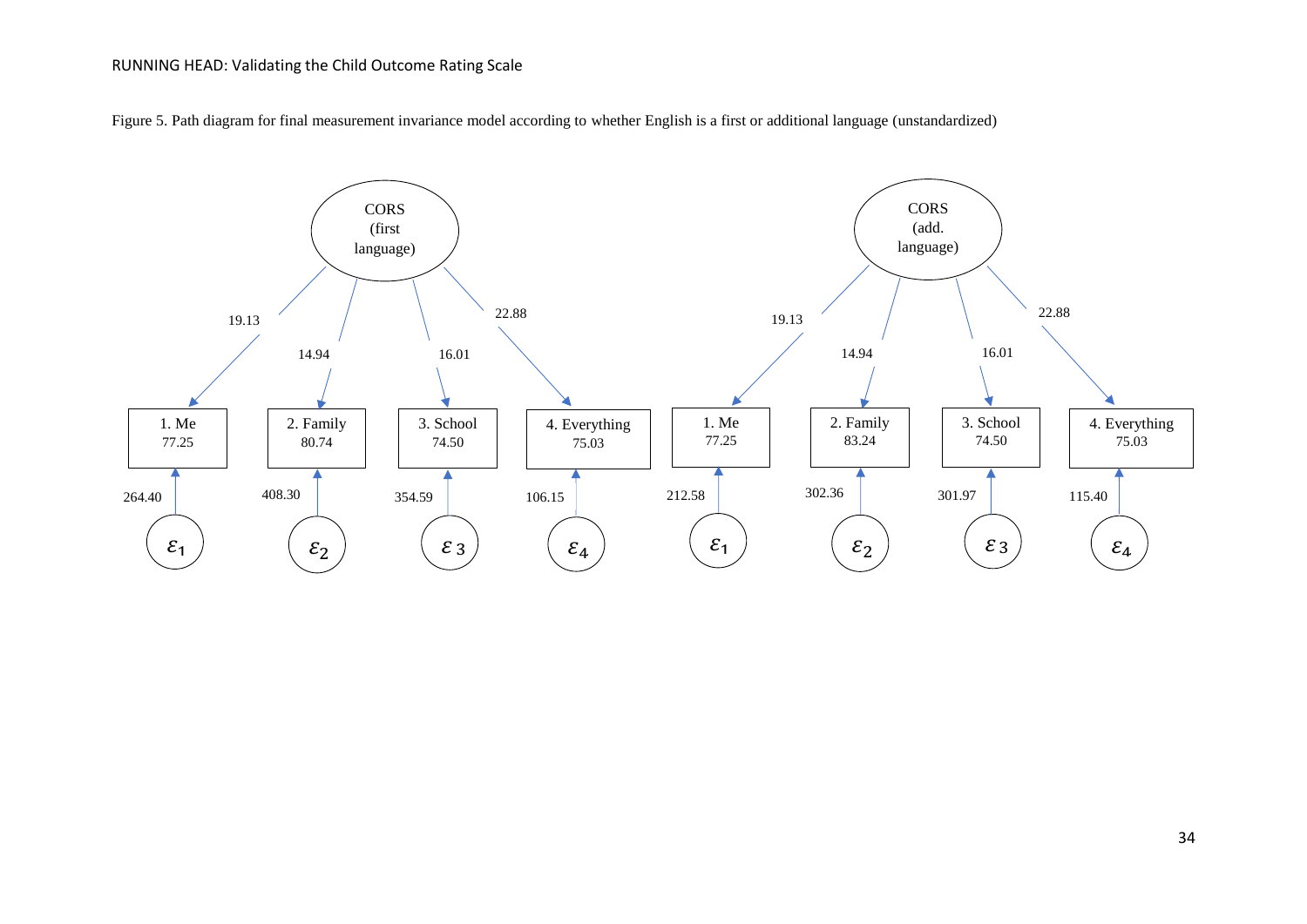# Figure 6. ROC curve for CORS